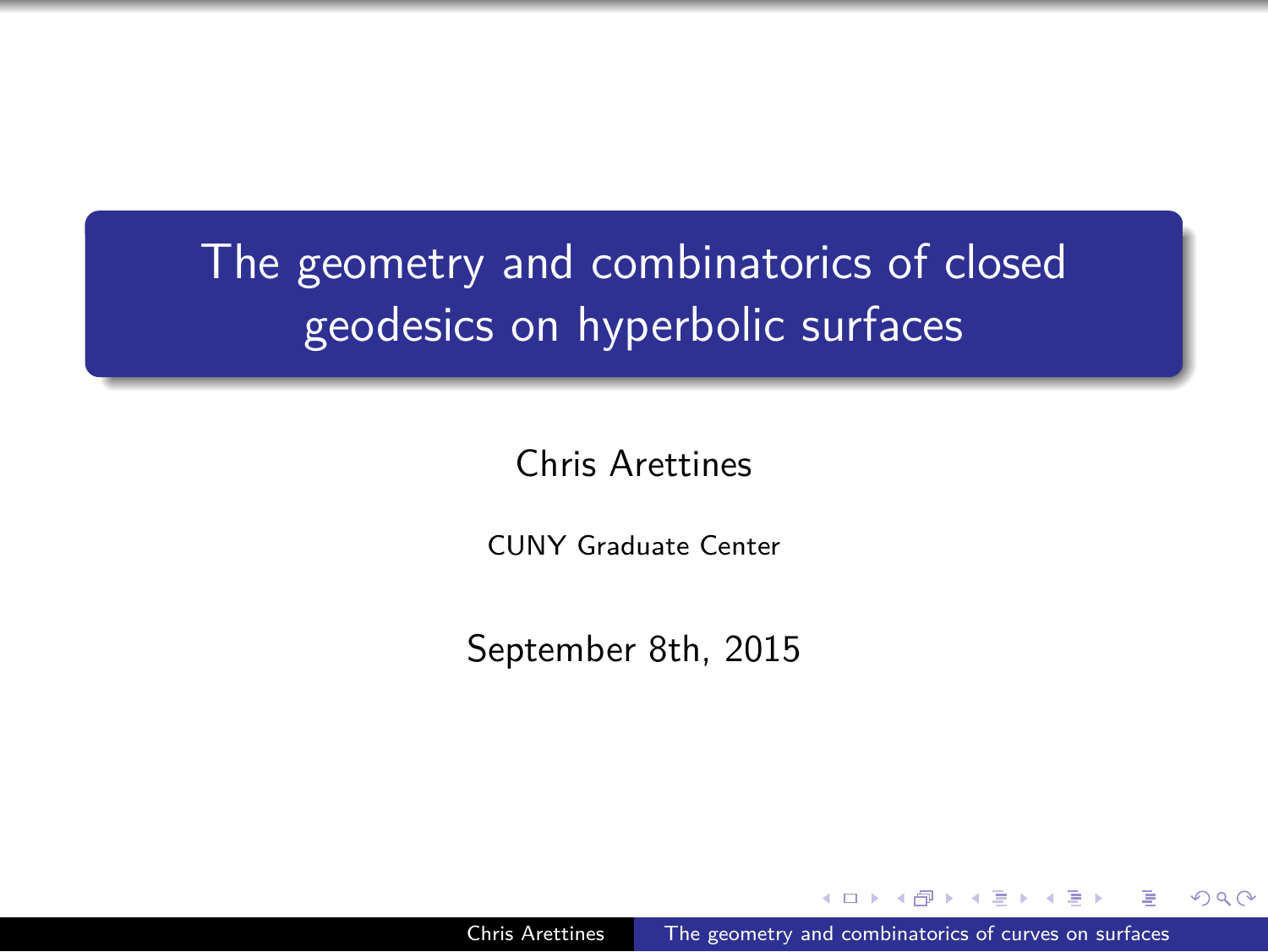**Motivating Question:** How are the algebraic/combinatoric properties of closed geodesics related to topological/geometric properties?

**Algebraic Descriptions:** Reduced cyclic words, edge-crossing sequences **Topological/Geometric properties:** Minimal intersection

numbers, filling property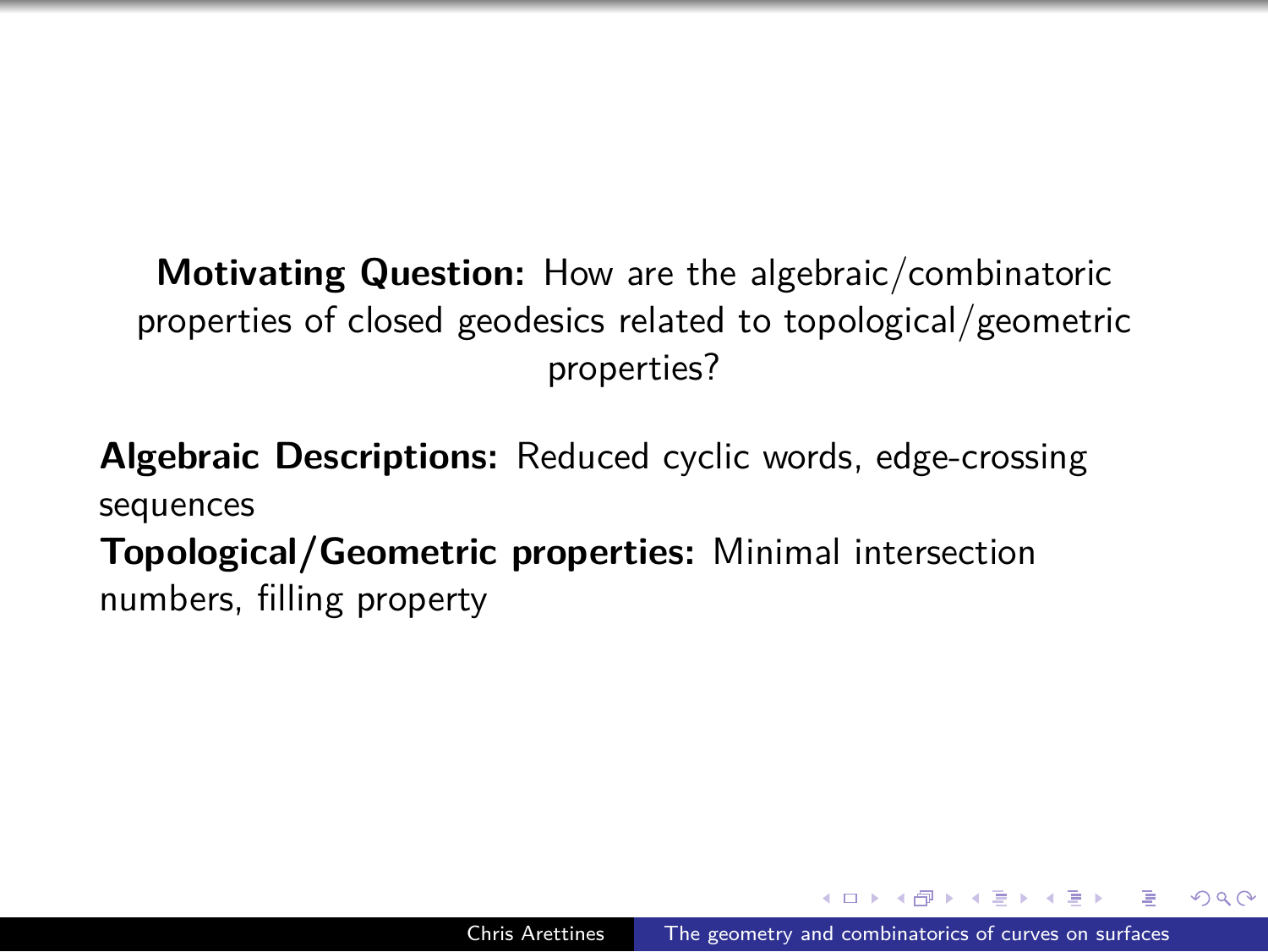# Combinatorial Algorithms

Question: Given a gluing pattern for a polygon P representing a surface S, and an edge crossing sequence for a closed curve *γ* on S, can we determine:

- A configuration for *γ* which minimizes the number of self-intersections?
- Whether or not  $\gamma$  is filling?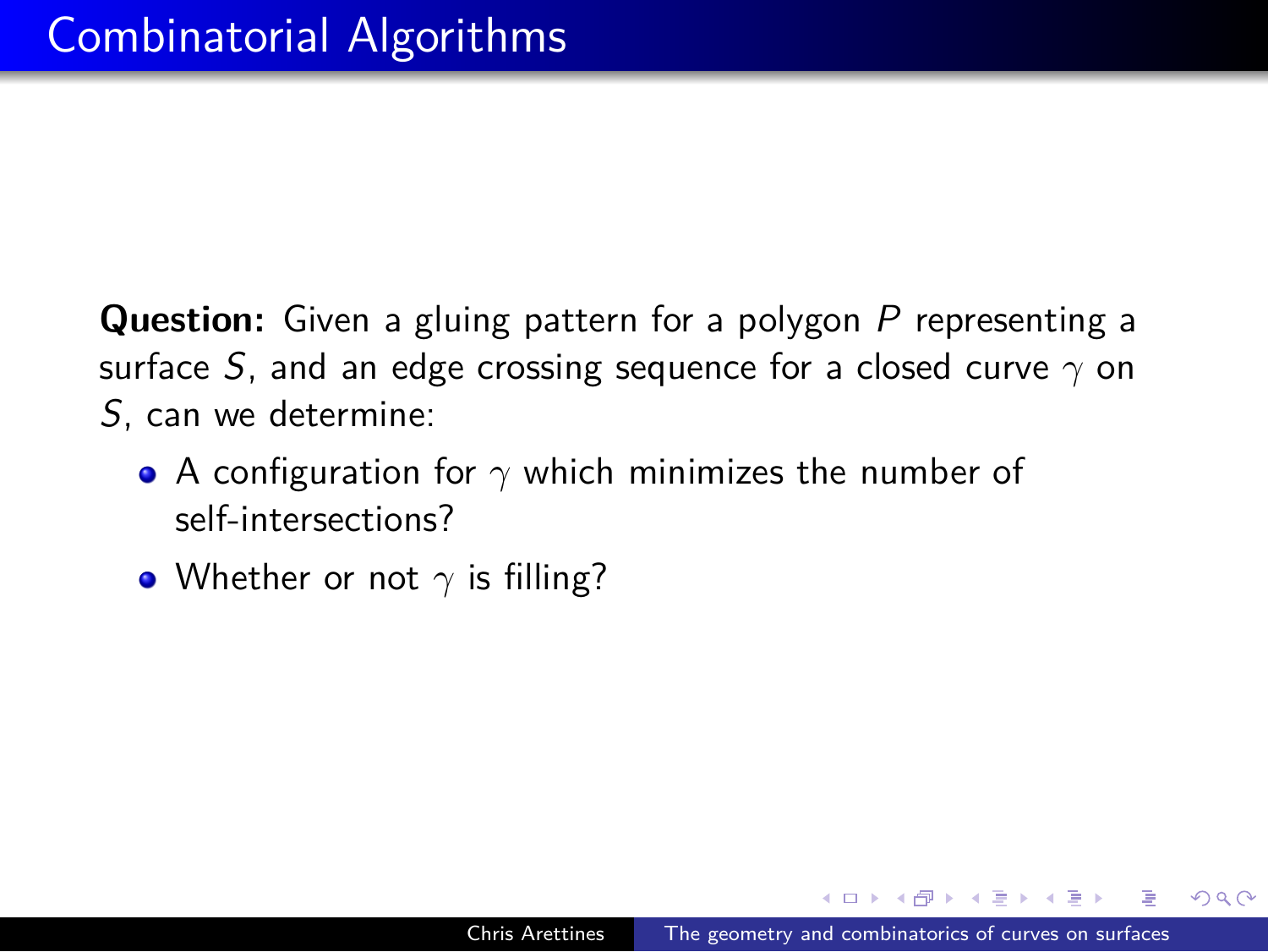# The Combinatorial Homotopy Algorithm

#### Theorem

(Hass and Scott 1985) If a curve in a free homotopy class has excess self-intersection, then the curve contains a proper bigon or monogon, which can be removed via homotopy.

**Idea**: Encode a curve combinatorially, search this encoding for proper bigons or monogons.



Figure: An arbitrary curve in the free homotopy class  $[a^2cdB^3]$  is first straightened out into line segments, and then modified to remove bigons.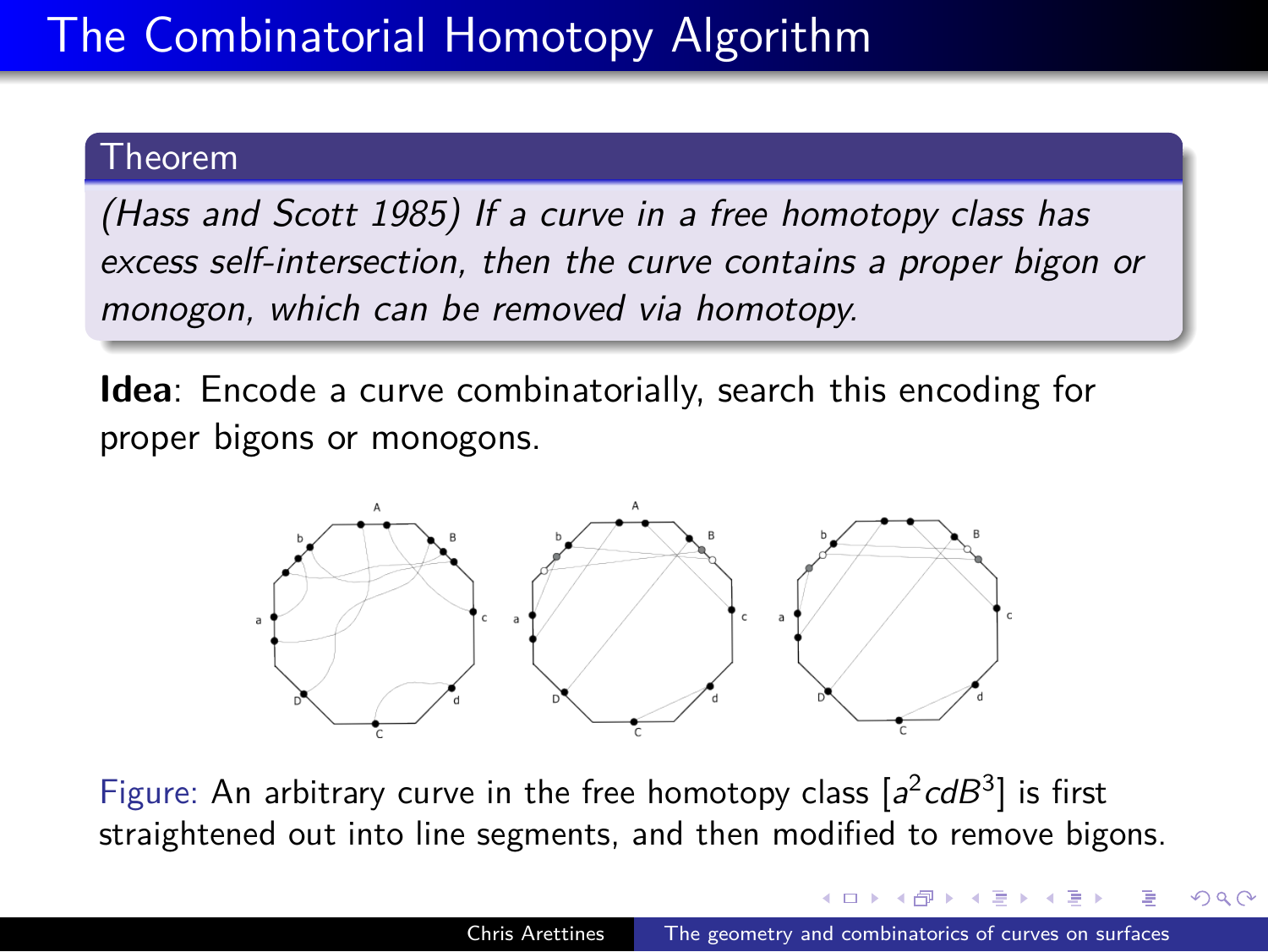# The Combinatorial Homotopy Algorithm

#### Proposition

The number of intersections and presence of bigons is completely encoded by the cyclic labeling of points along *∂*P that the curve crosses, and the pairs of points which are connected by line segments.

Using this information, we can identify combinatorial bigons, which are paired sequences of segments which whose initial and terminal pairs of segments cross.

**Question:** Can we distinguish between proper and improper bigons just using the combinatorial information?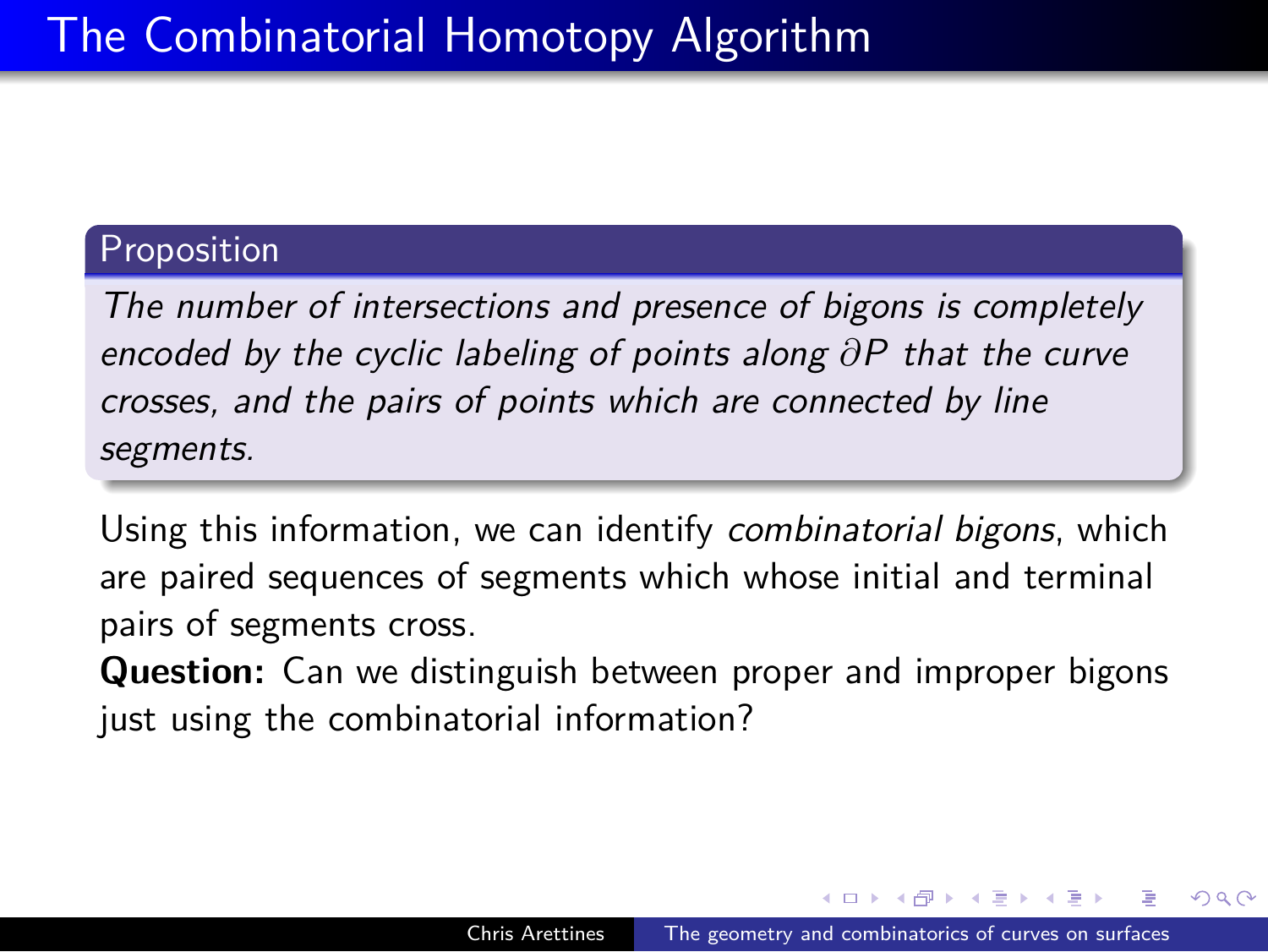



 $\begin{aligned} \mathbf{A} \in \mathbb{R} \times \mathbb{R} \rightarrow \mathbb{R} \times \mathbb{R} \times \mathbb{R} \times \mathbb{R} \times \mathbb{R} \times \mathbb{R} \times \mathbb{R} \times \mathbb{R} \times \mathbb{R} \times \mathbb{R} \times \mathbb{R} \times \mathbb{R} \times \mathbb{R} \times \mathbb{R} \times \mathbb{R} \times \mathbb{R} \times \mathbb{R} \times \mathbb{R} \times \mathbb{R} \times \mathbb{R} \times \mathbb{R} \times \mathbb{R} \times \mathbb{R} \times \mathbb{R} \$ Figure: An example of a proper and improper bigon on the torus, along with schematic preimages on  $\mathcal{S}^1.$ 

| .               | イロ トイラト イミト イミト ニュー インペ(*)                           |  |
|-----------------|------------------------------------------------------|--|
| Chris Arettines | The geometry and combinatorics of curves on surfaces |  |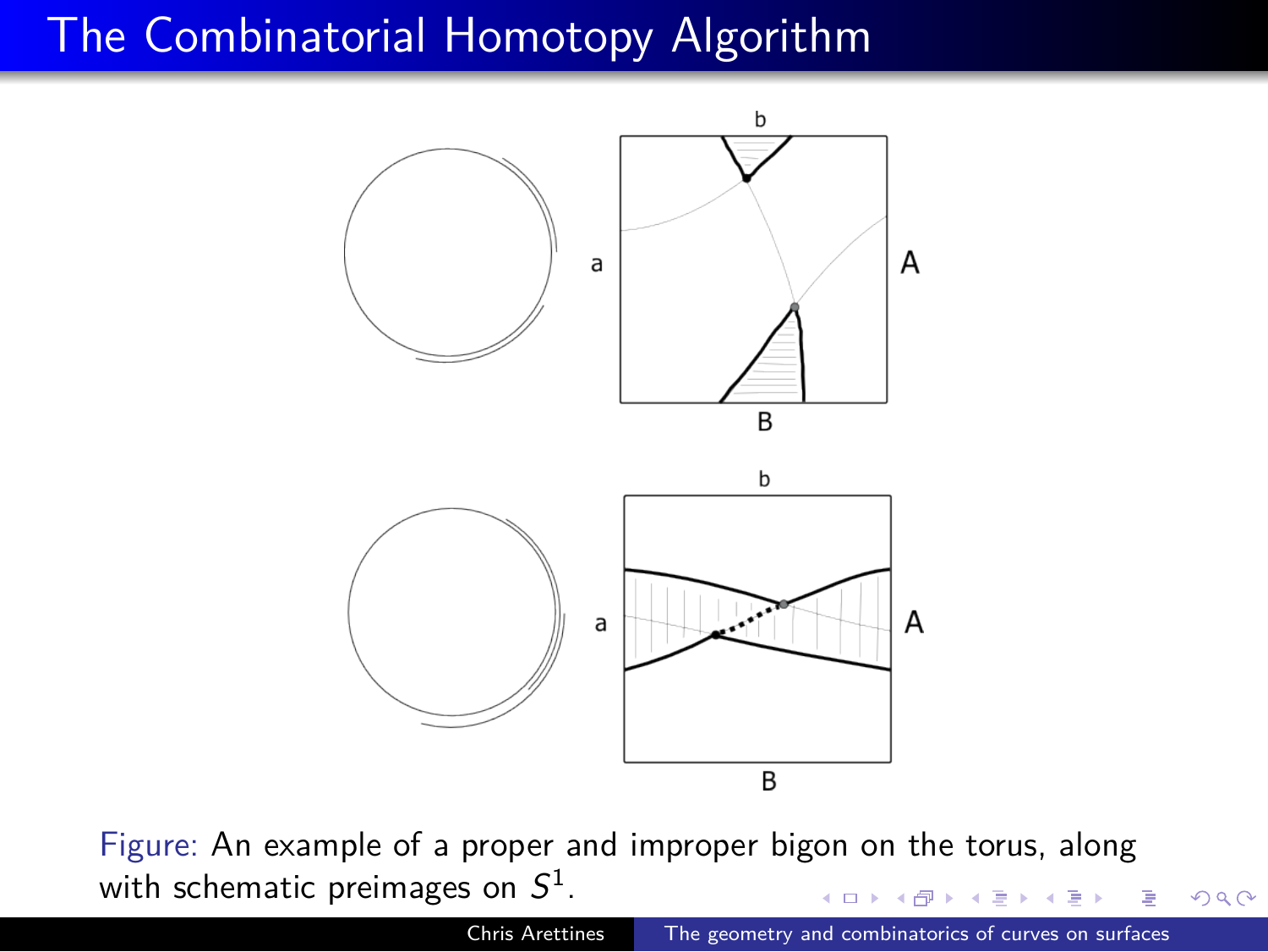# The Combinatorial Homotopy Algorithm

#### **Answer:** Almost.

#### Theorem

A combinatorial bigon corresponds to an improper bigon on the surface if:

- The two sequences of segments determining the bigon have *≥* 2 segments in common.
- The two sequences of segments determining the bigon have 1 segment in common, and the relative positions of the endpoints of the segments are as in the following figure.

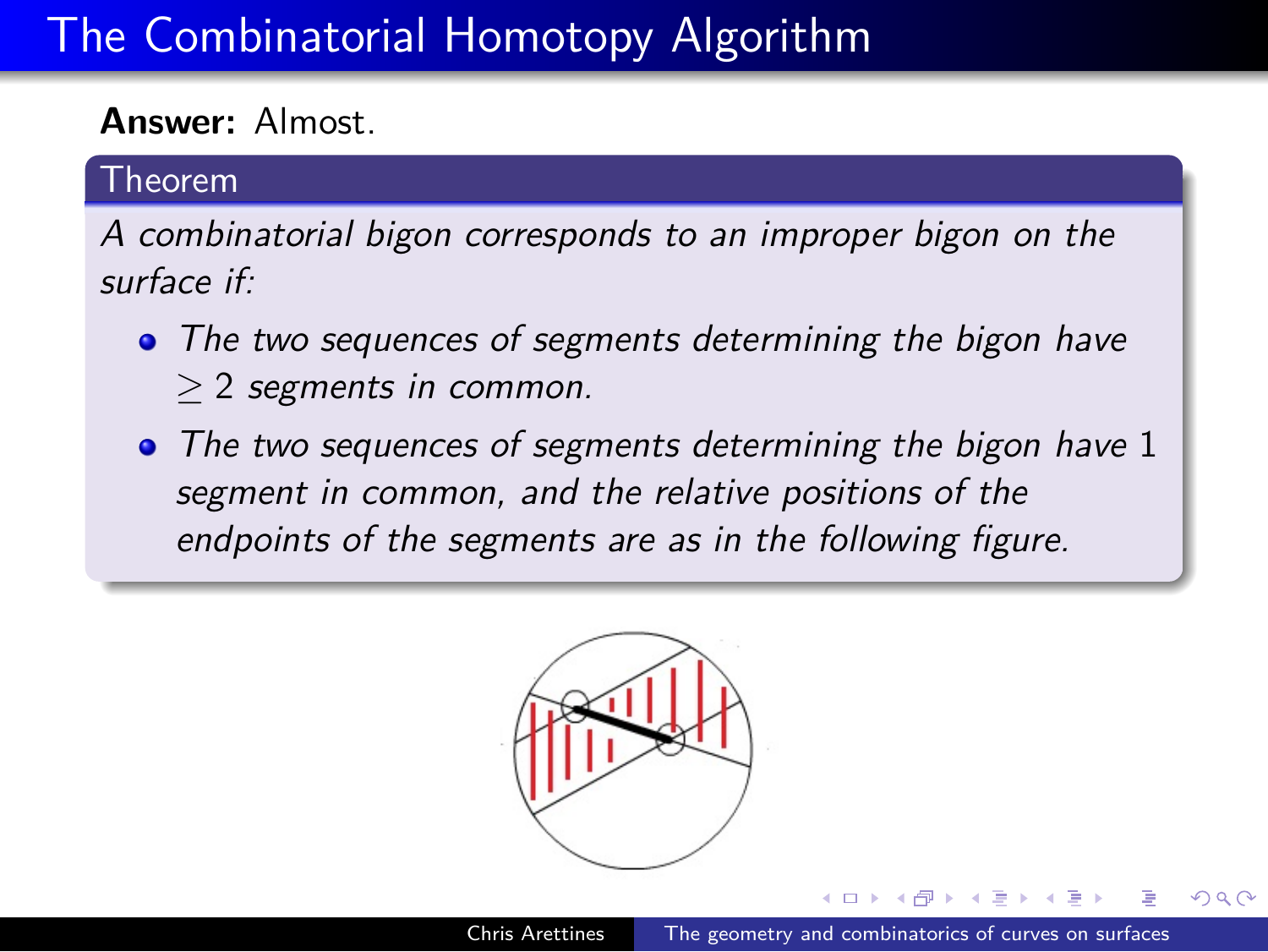# The Combinatorial Homotopy Algorithm

## Theorem

If a combinatorial bigon is not one of the types in the previous theorem, then it is removable.

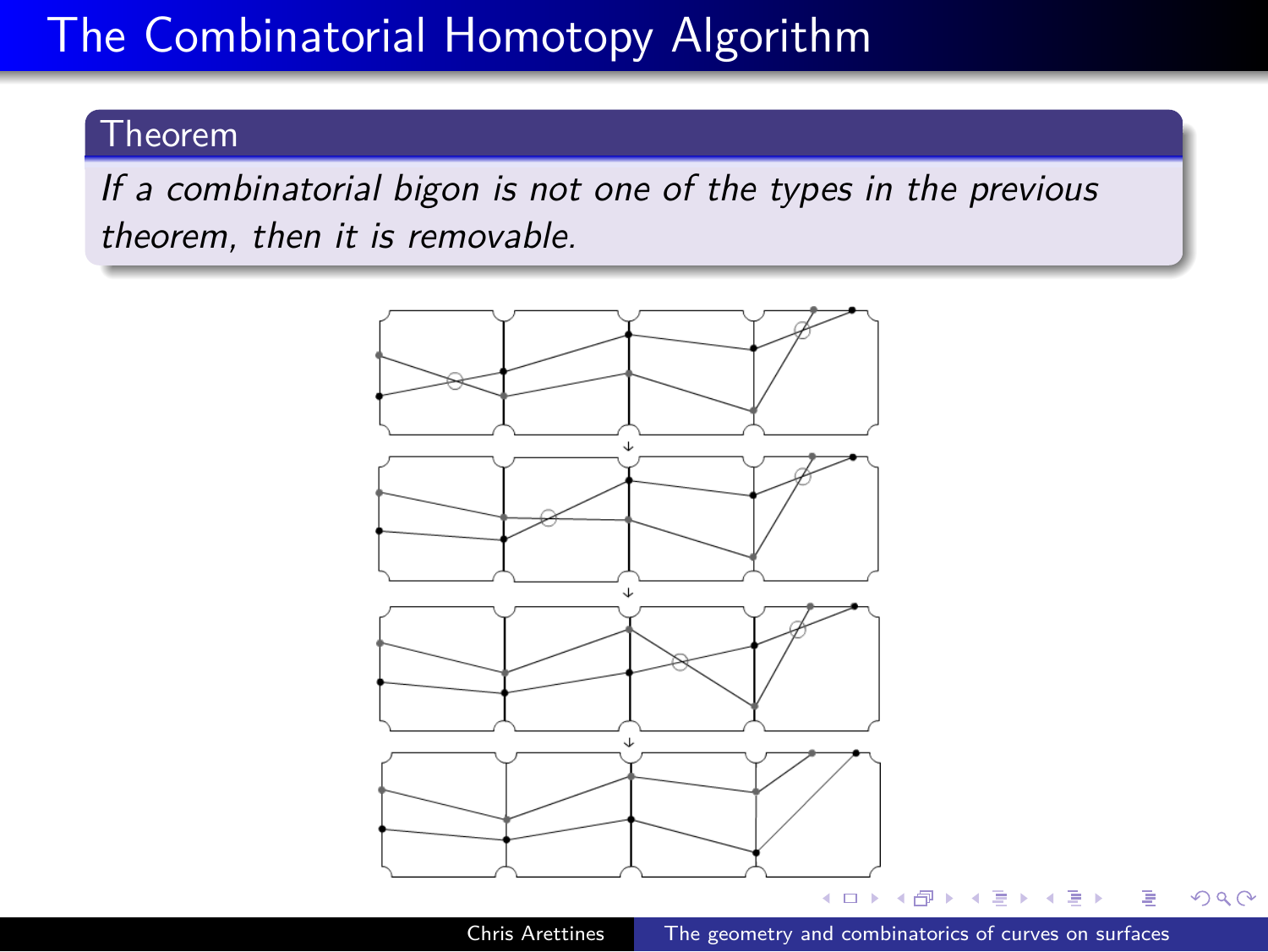### Definition

Two geodesics are hyperbolically linked if their endpoints alternate on *∂*H<sup>2</sup> .

### **Definition**

Two subwords of  $W$  of length one,  $w_j$  and  $w_k$ , are said to be a short link if the sequence of letters  $w_{j-1}^{-1}, w_{k-1}^{-1}, w_j, w_k$  has no repetitions and appears in clockwise order in the labeling of the fundamental polygon.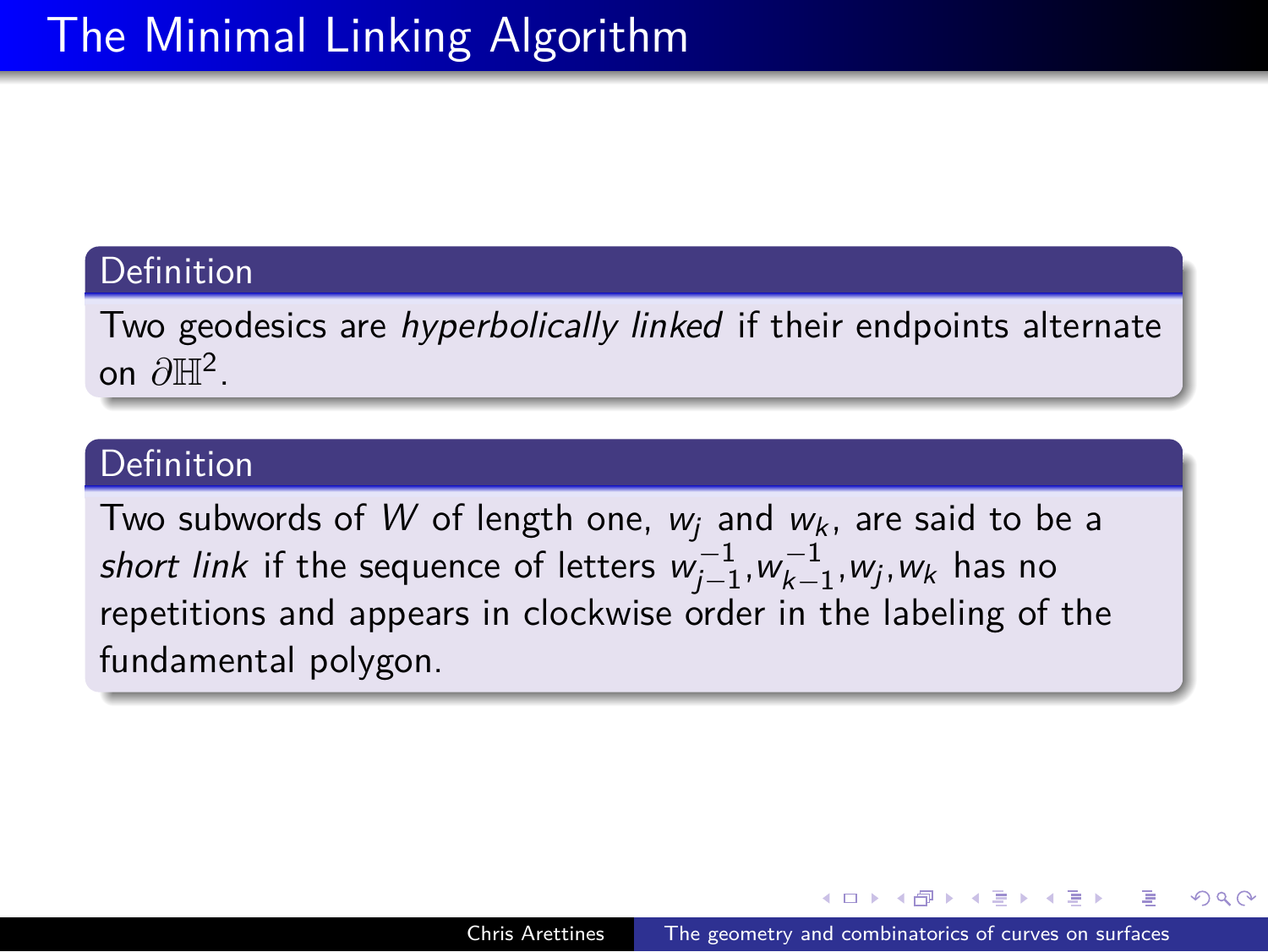#### Definition

Two subwords of W of length  $l > 1$ ,  $W_j = w_j w_{j+1} ... w_{j+l-1}$  and  $W_k = w_k w_{k+1} ... w_{k+l-1}$  are said to be a *parallel long link* if:

$$
w_{j+i} = w_{k+i} \forall \ 0 < i < l-1
$$

2  $w_j^{-1} ≠ w_k$  and  $w_{j+l-1} ≠ w_{k+l-1}$ 

**3** The two sequences of letters  $w_j^{-1}, w_k^{-1}, w_j = w_k$  and wj+l*−*<sup>1</sup>,wk+l*−*<sup>1</sup>,wj+l*−*<sup>2</sup> = wk+l*−*<sup>2</sup> appear in clockwise order in the labeling of the fundamental polygon.

#### Definition

Two subwords of W of length l *>* 1,W<sup>j</sup> = wjwj+1*...*wj+l*−*<sup>1</sup> and  $W_k = w_k w_{k+1} ... w_{k+l-1}$  are said to be an *alternating long link* if  $W_j$  and  $W_k^{-1}$ form a parallel long link.

#### Theorem

(Cohen-Lustig 1987) Intersections in a minimal representative of a primitive free homtopy class with word W are in bijection with the set of short, parallel, and alternating links in W.

Chris Arettines The geometry and combinatorics of curves on surfaces

 $Q \sim$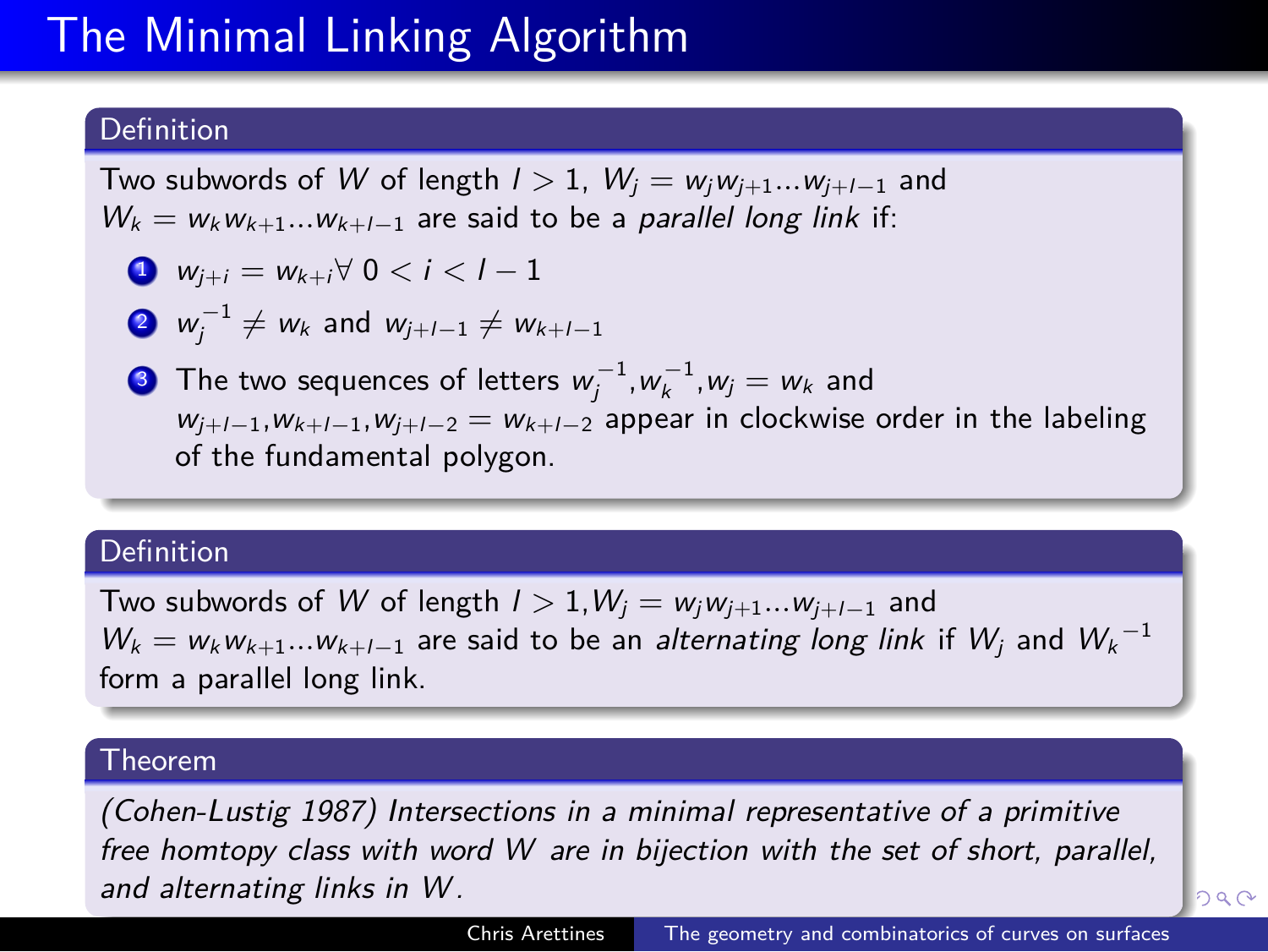#### Algorithm

- **1** Form the list of links uniquely determined by your input.
- <sup>2</sup> Choose a side of the polygon and list the collection of arcs entering the same edge of the polygon.
- Choose a pair of arcs along this side and ask following: Are these arcs part of a link?
	- **If not, then you know the relative positions of the endpoints are such that they do not cross.**
	- If so, are these arcs part of a link that has been previously considered?
		- If not, choose the relative positions of their endpoints so that they cross. If the arcs are part of a long link, this decides the relative positions of the other endpoints involved in the link as well.

Chris Arettines The geometry and combinatorics of curves on surfaces

 $Q \sim$ 

- If so, you already know their relative positions from a previous step in the algorithm.
- <sup>4</sup> Until all pairs have been exhausted, choose a new arc and pair it with all of the arcs that have been considered up to this point, asking the question in step 3.
- **6** Repeat steps 2 through 4 for a new side that has not been examined until all arcs are exhausted.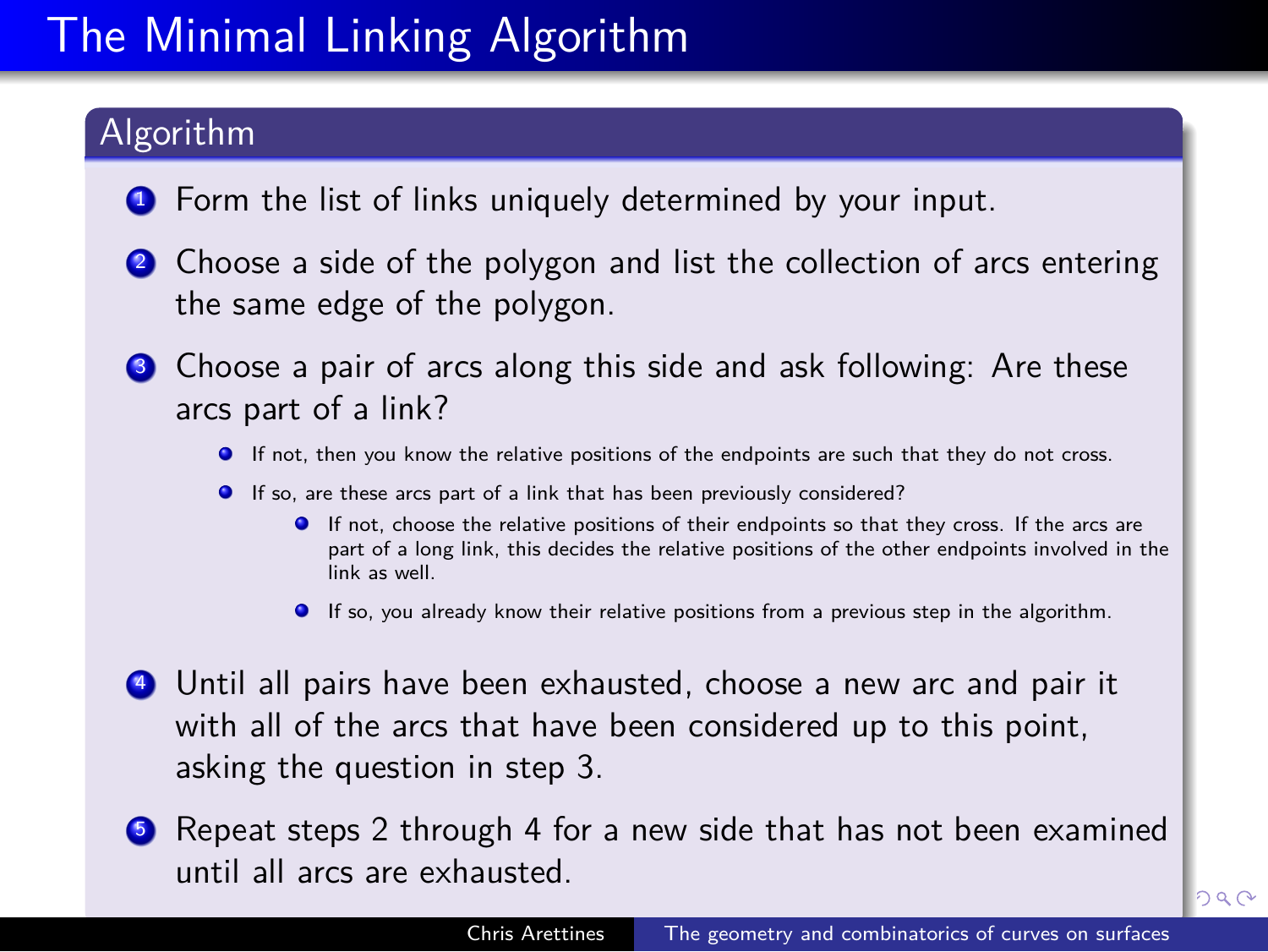**Example:**  $A^3b^2$ 

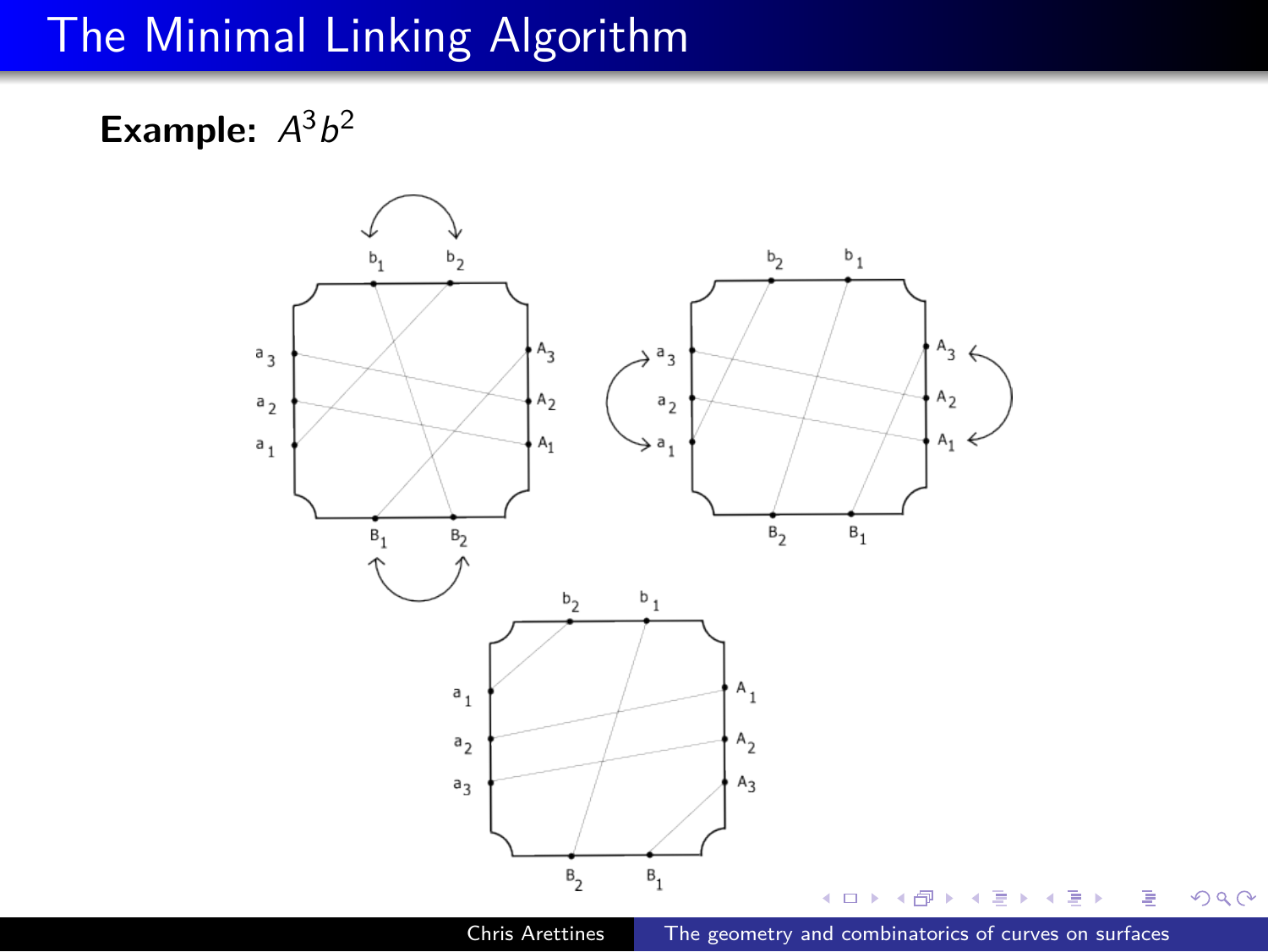### Proposition

If  $\gamma$  is a curve of word length n which does not fill, then there is a curve of word length *≤* 2n which does not intersect *γ*.

**Question:** Can we do better than this brute force method? **Answer:** Yes, we can quickly compute the relative boundary of any curve *γ*.

### **Definition**

The essential subsurface of curve  $\gamma \subset S$  is the smallest complexity *π*1-injective subsurface S *′* which contains *γ*.

#### Definition

The relative boundary of an essential subsurface S *′ ⊂* S is the collection of free homotopy classes in  $\pi_1(S)$  corresponding to the boundary curves of S *′* .

. . . . . . . . . .

. . .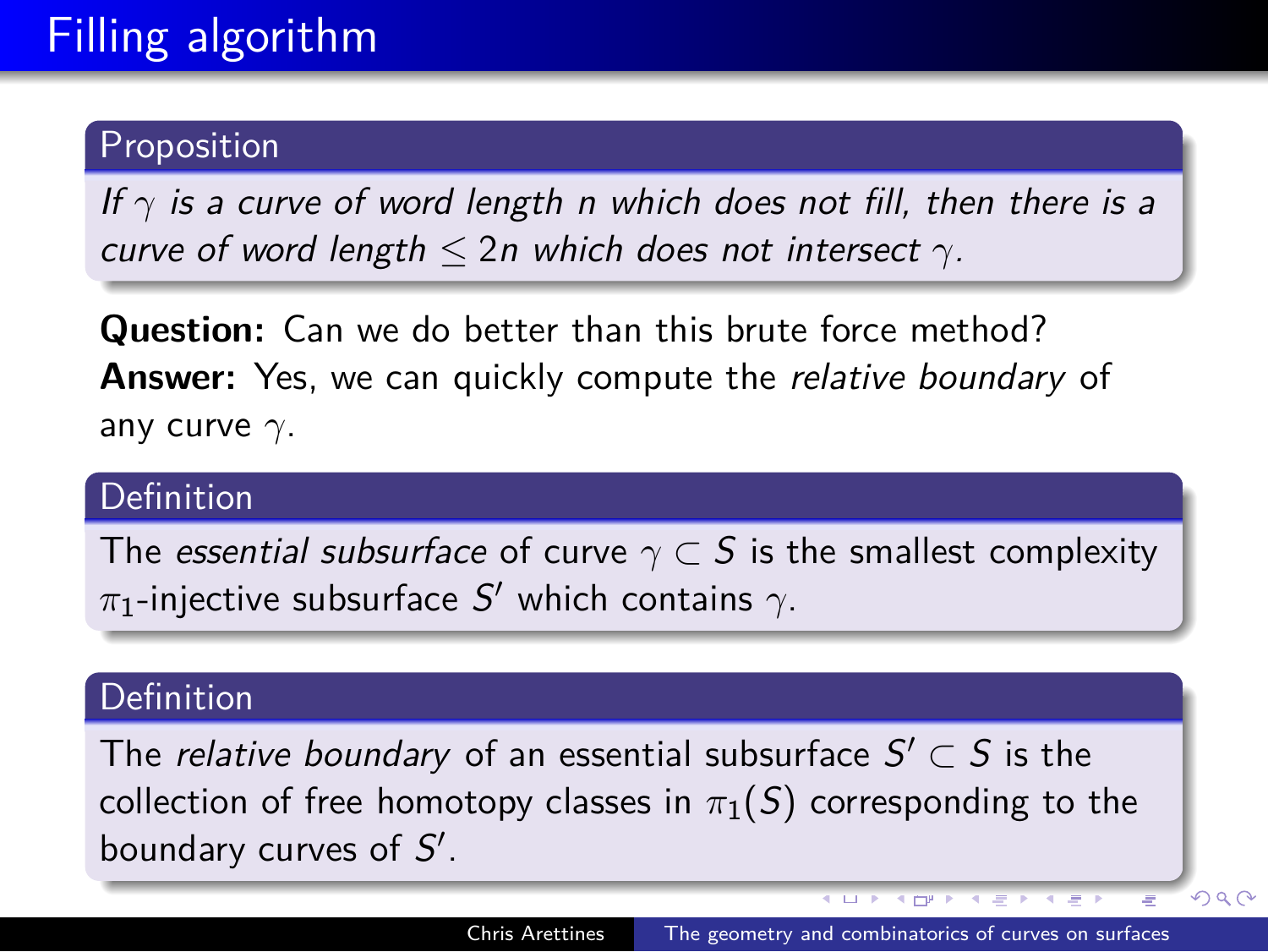**Idea:** Position *γ* minimally using one of the earlier algorithms, and follow the relative boundary of *γ* to see if the boundary words are trivial.



. . . only if the homotoped collection on the right is filling. Figure: The configuration on the right is obtained by compressing all of the interior disks to points. The collection of curves on the left is filling

. .  $\sigma$  $\mathcal{A} \geq \mathcal{A} \times \mathcal{B}.$ . .  $2QQ$ and combinatorics of curves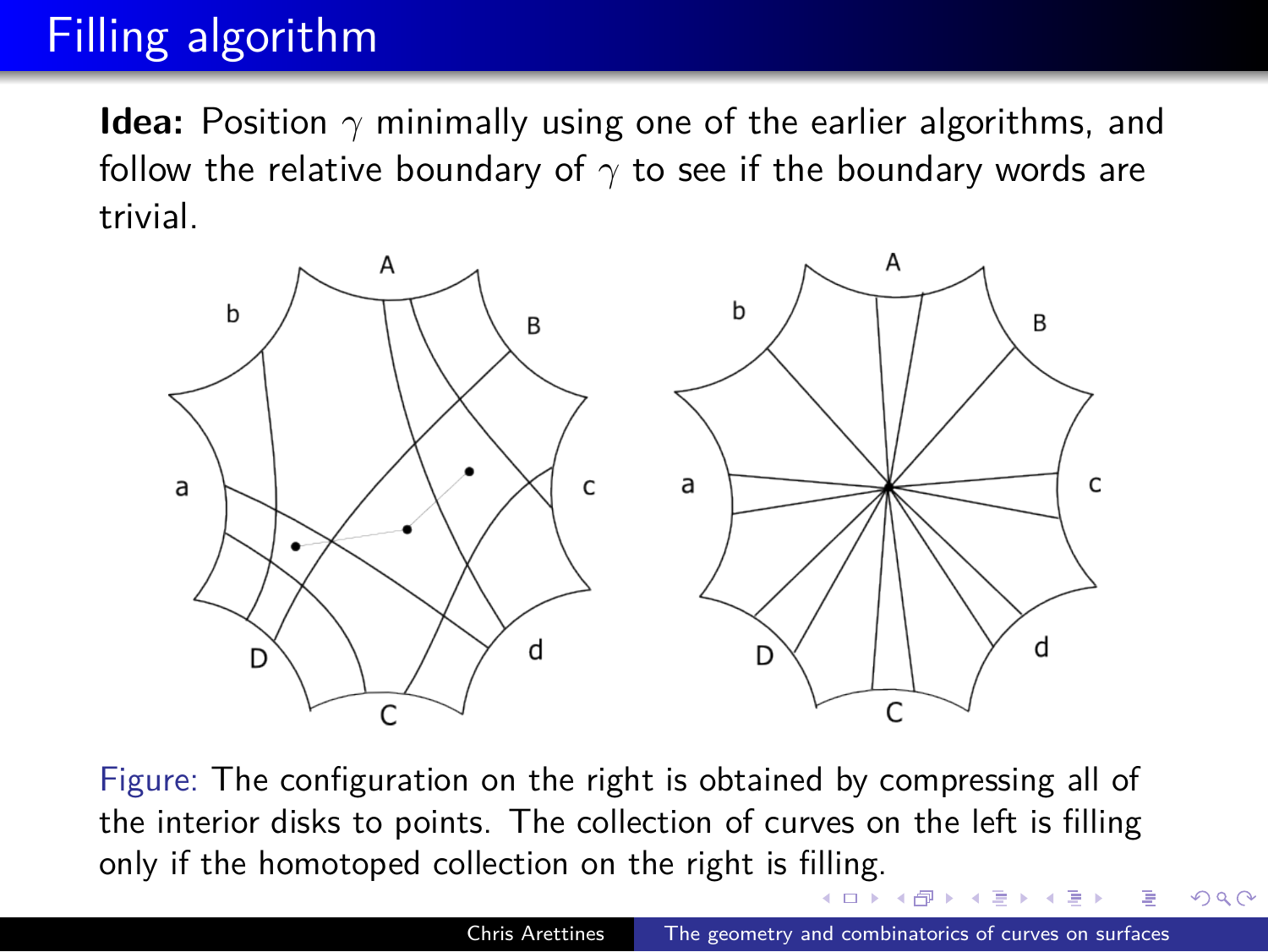#### Definition

A maximal linked chain of segments  $W_1, W_2,...,W_k$  starting at an endpoint w of W<sub>1</sub> along  $\partial P$  is a sequence of segments such that:

- **1** Each  $W_i$  crosses each  $W_{i+1}$
- $\bullet$  Each  $W_j, j > 1$  has an endpoint which is cyclically closer to w in the clockwise direction than any other segment intersecting Wj*−*<sup>1</sup>
- **3** There is no segment intersecting  $W_k$  which has an endpoint closer to w in the clockwise direction than the endpoint of  $W_k$  closer to  $w$  in the clockwise direction.

. This closest endpoint of  $W_k$  will be called the terminal point of the chain and the edge the terminal point lies on will be called the terminal edge.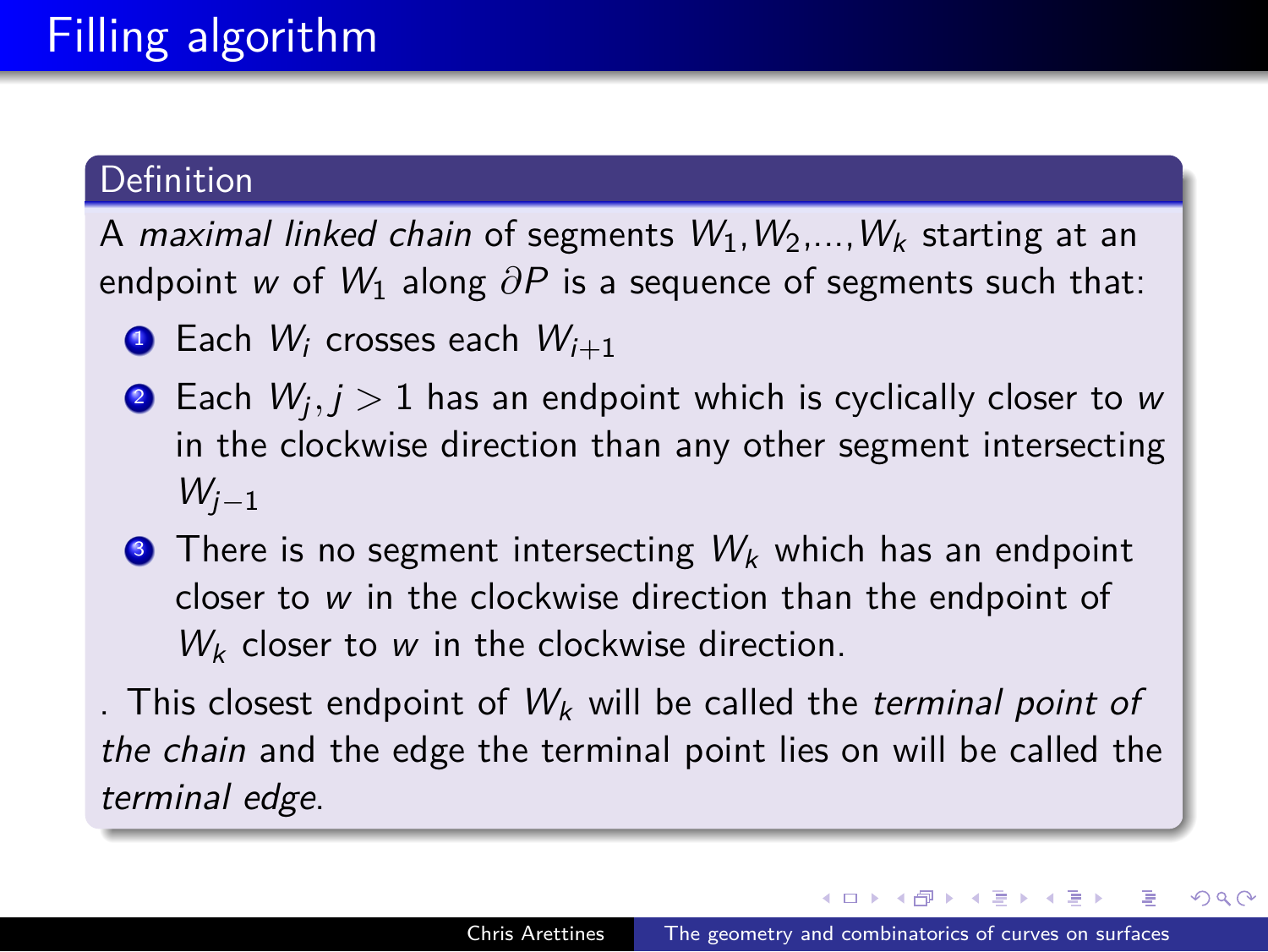## Theorem

The maximal linked chains of *γ* are combined in a unique way to determine the relative boundary of the essential subsurface determined by *γ*. If these words are all trivial, then *γ* is a filling curve.

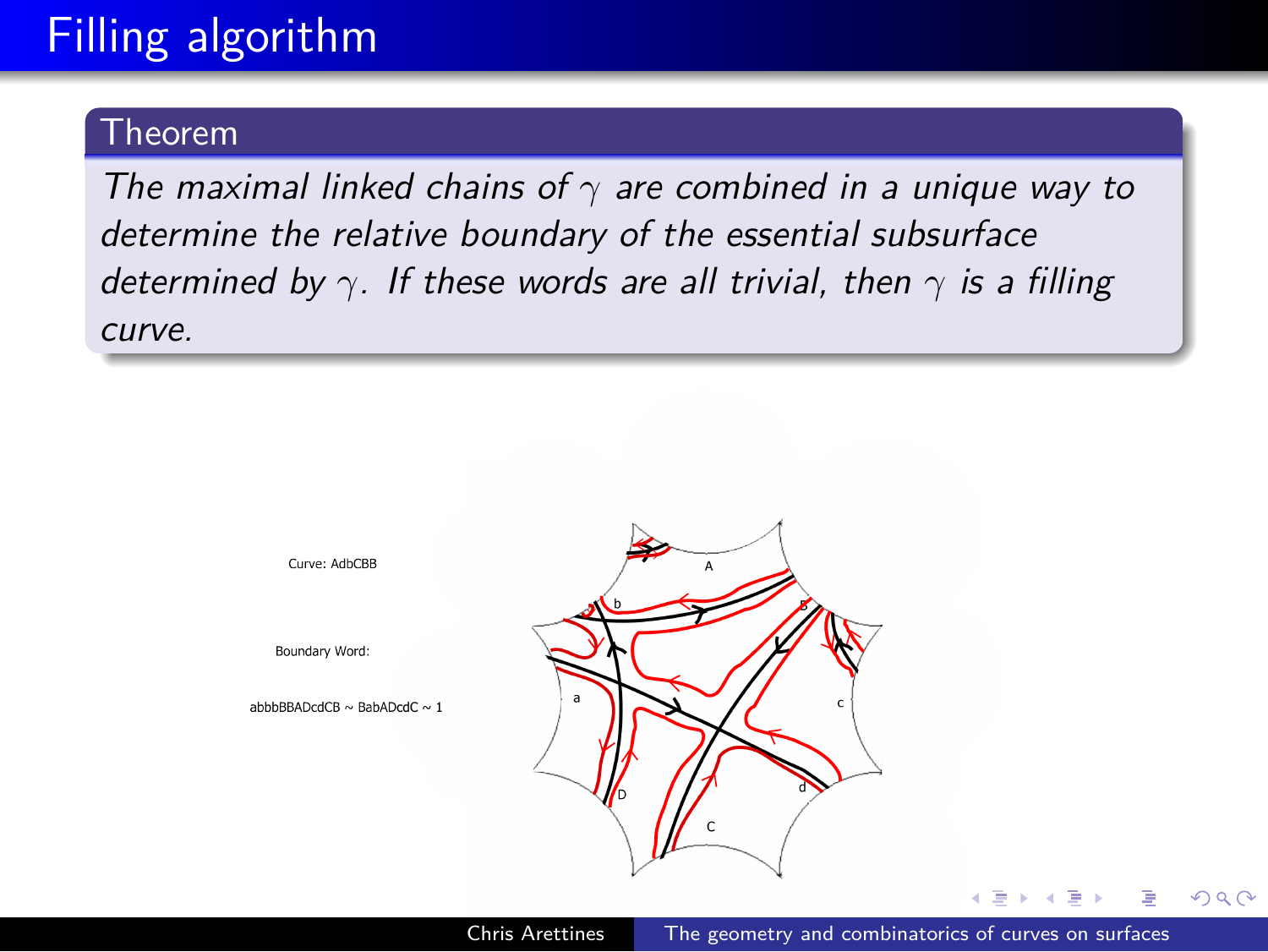Dealing with filling curves on a surface directly can be quite intimidating...



Figure: A pair of simple closed curves which fill a surface of genus 4.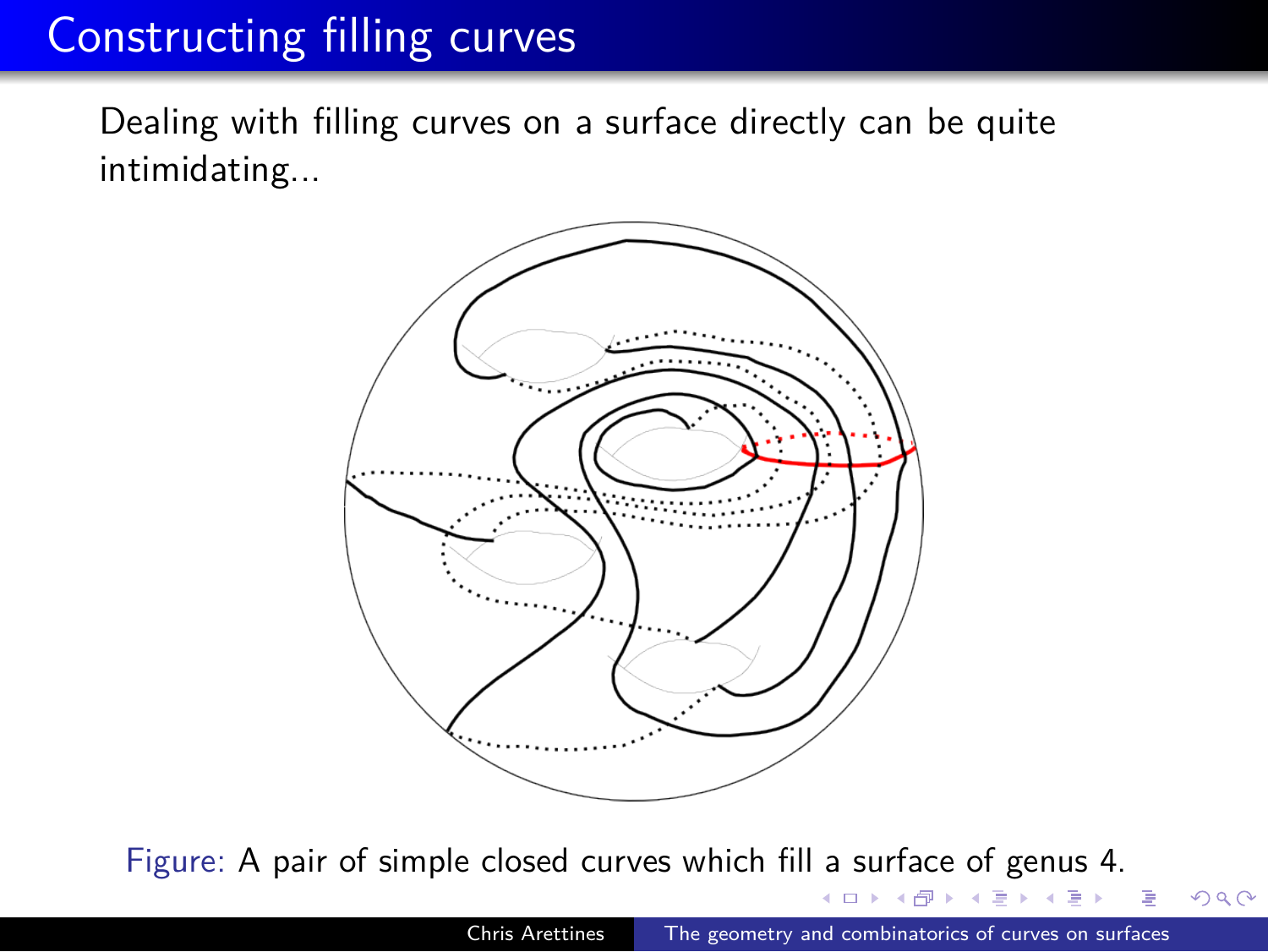#### Proposition

If a collection of curves fills a surface  $S_g$ , then the collection of curves must have at least 2g *−* 1 intersections.

**Question:** Are there filling curves with minimal possible number of intersections?

Answer: Yes, which we will see using ribbon graphs.

### Definition

A ribbon graph (or fat graph) is a graph Γ with a chosen cyclic ordering of the half-edges at each vertex of Γ.

A 4-valent ribbon graph defines a curve on a surface with boundary, and by plugging in disks, a curve on a surface without boundary.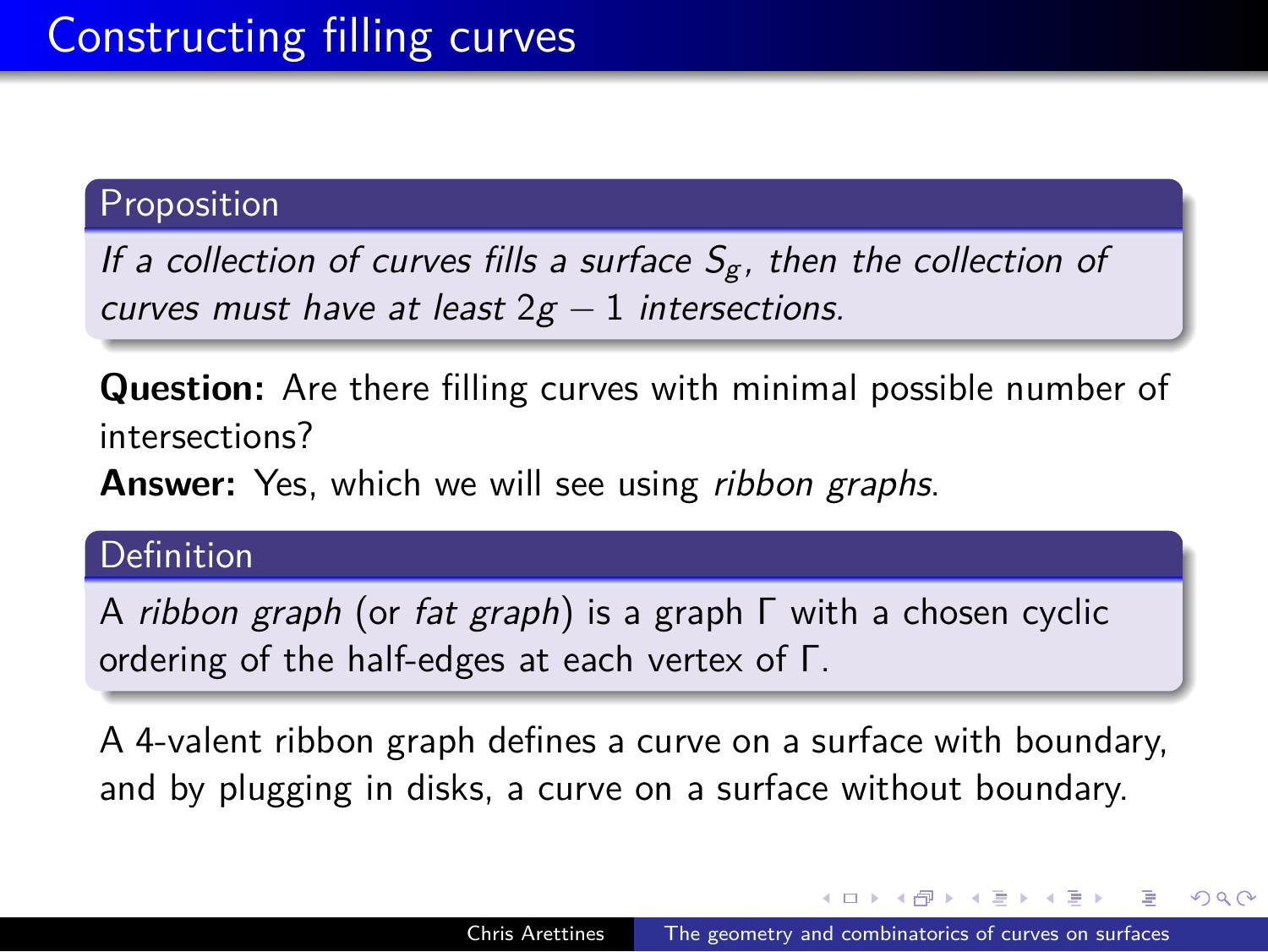**Question:** After we plug in disks to the surface with boundary associated to a ribbon graph, when does the core curve have minimal intersection?

#### Lemma

If a ribbon graph Γ is not minimal and the defined curve contains a monogon, then there is a vertex v and an oriented smooth path p of edges starting and ending at v such that:

- Every path of edges p<sup>'</sup> starting at an intersection with p with orientation o, also intersects p at another point with orientation *−*o.
- If p*′* is a path as in the previous item, then if p*′′* is any path intersecting p*′* , then p*′′* also intersects p.

#### Lemma

If a ribbon graph Γ is not minimal and the defined curve contains a bigon, then Γ has a pair of vertices v and w connected by smooth paths  $p_1$  and  $p_2$  such that:

- Each path p<sup>'</sup> intersecting  $p_1$  or  $p_2$ , must also intersect  $p_1$  or  $p_2$ , with the appropriate orientations at the points of intersection.
- If p*′* is a path as in the previous item, then if p*′′* is any path intersecting p*′* , then p*′′* also intersections p.

Chris Arettines The geometry and combinatorics of curves on surfaces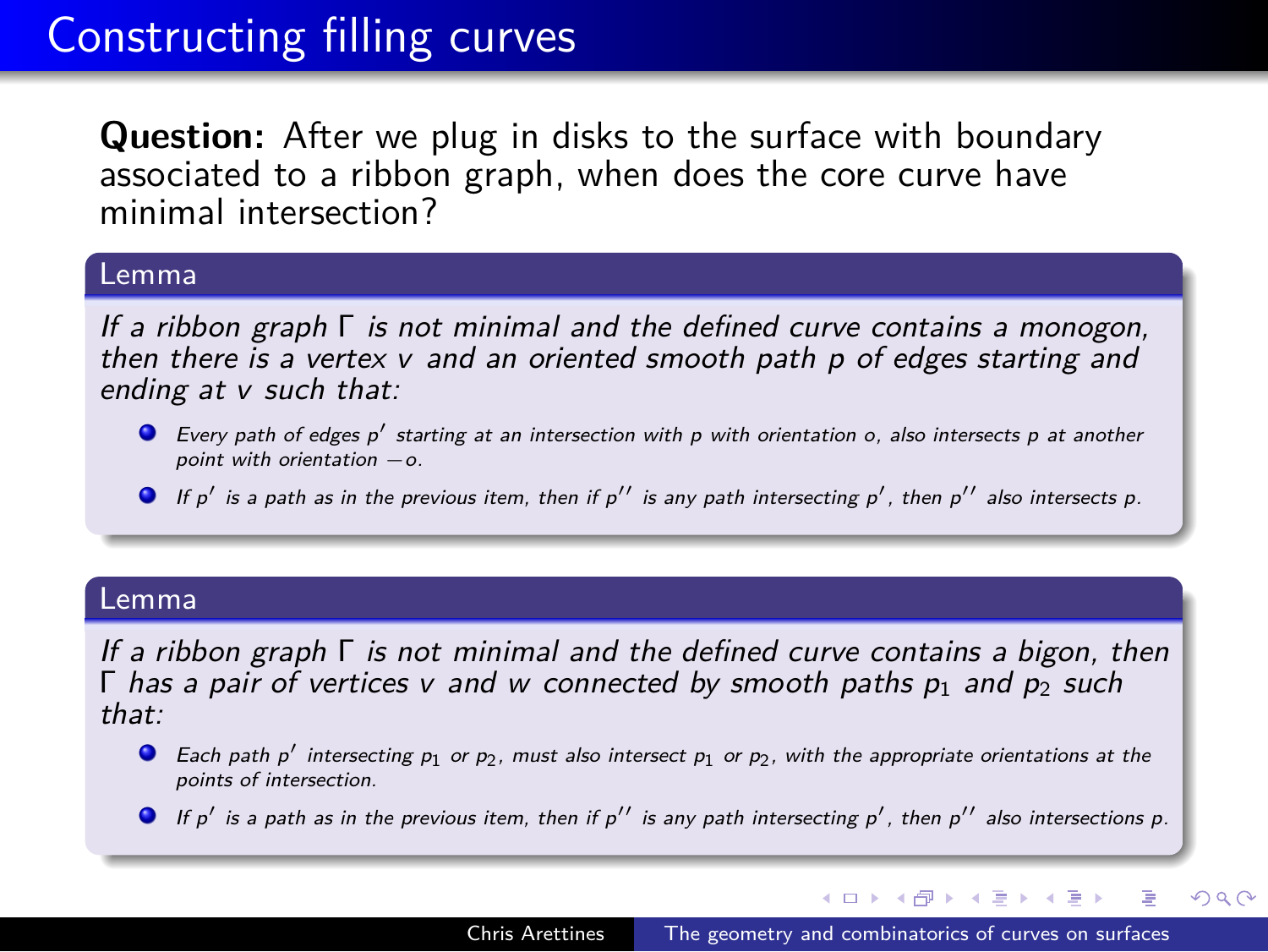

Figure: The left configuration does not determine a bigon, while the right one does.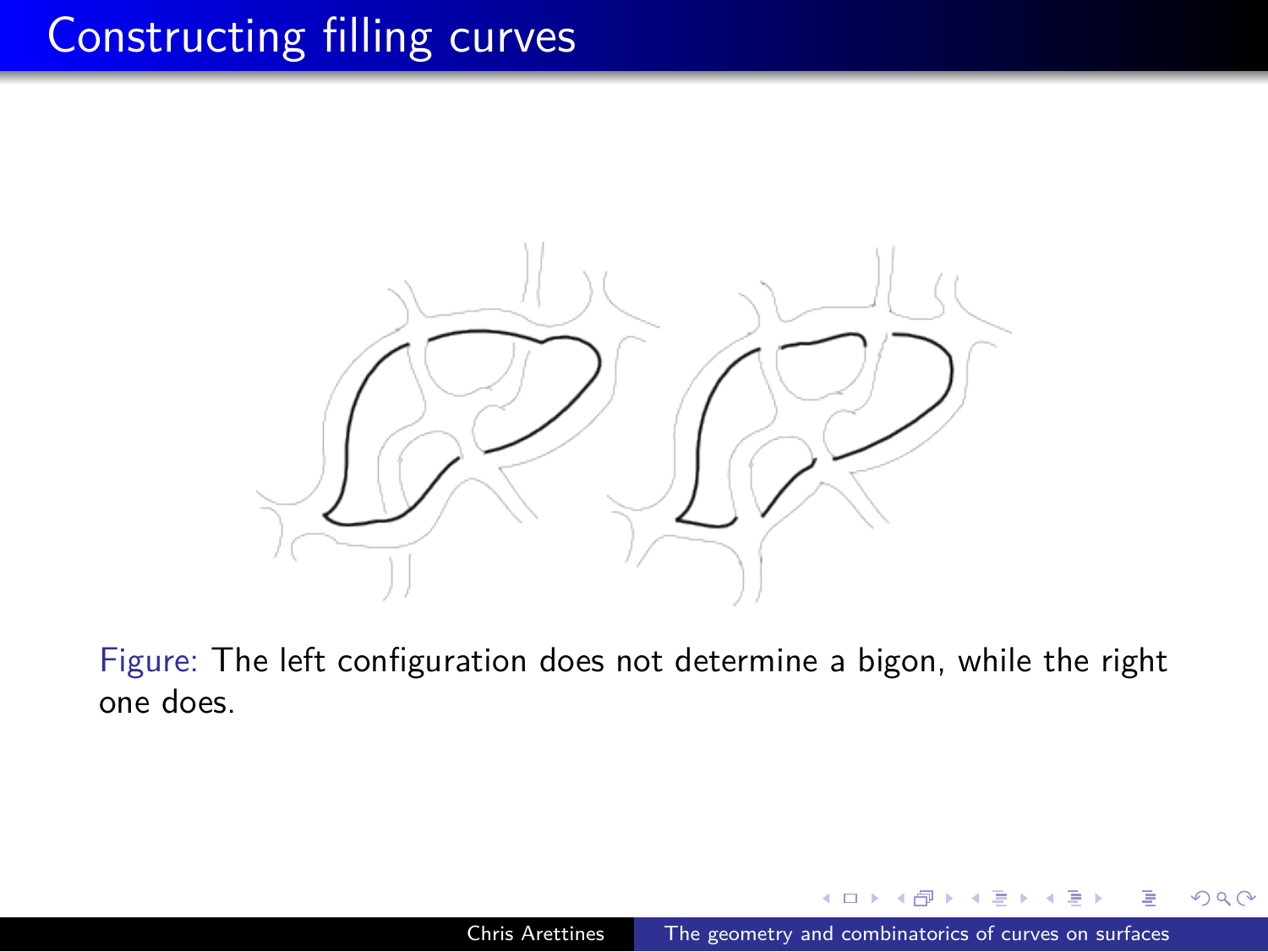## Theorem

For  $g \ge 2$ , there exists a curve  $\gamma$  with  $2g - 1$  self-intersections, whose complement is a single topological disk.

### Theorem

For  $g \ge 2$ , there exists a curve  $\gamma$  with 2g self-intersections, whose complement is a pair of topological disks.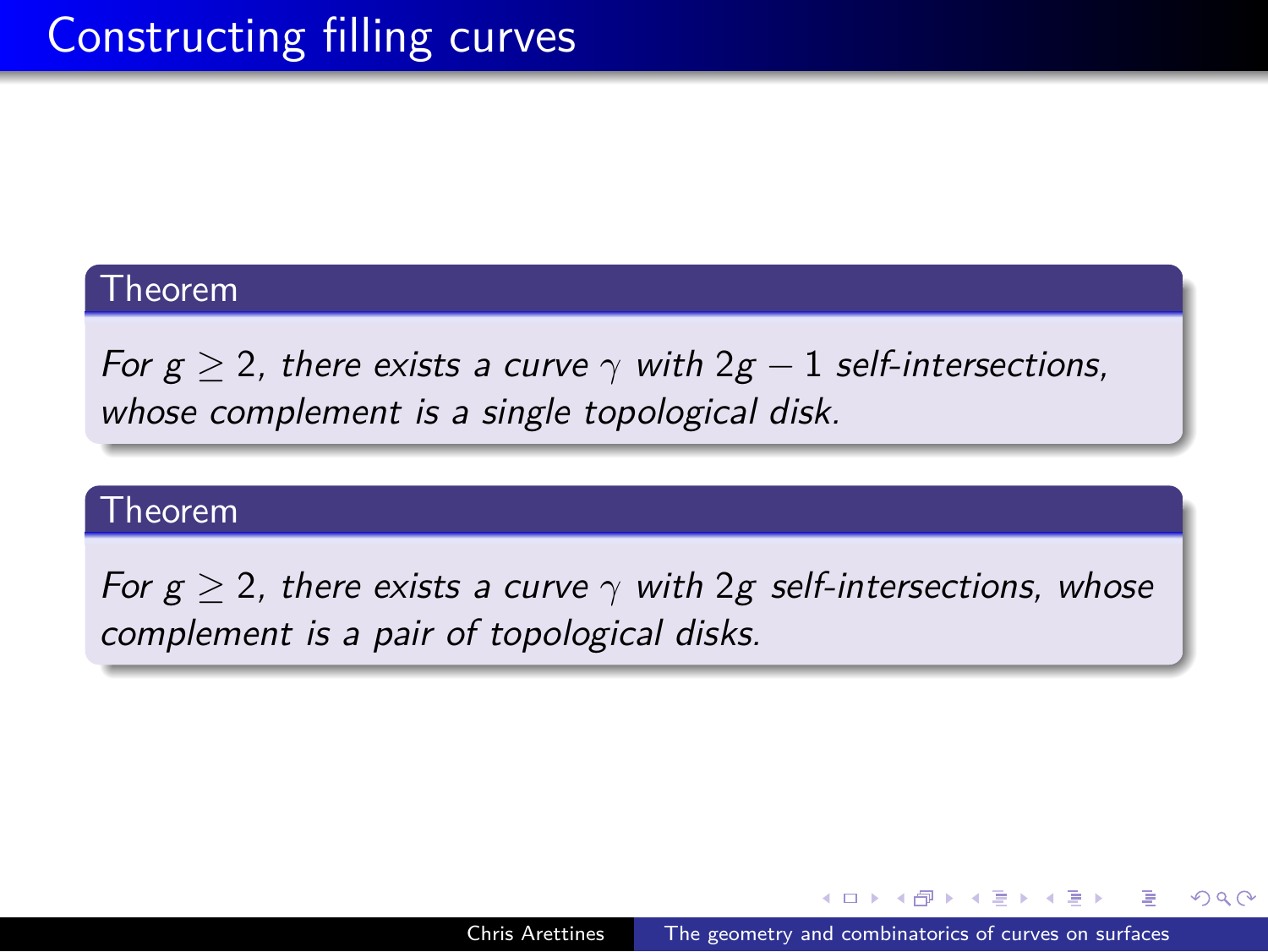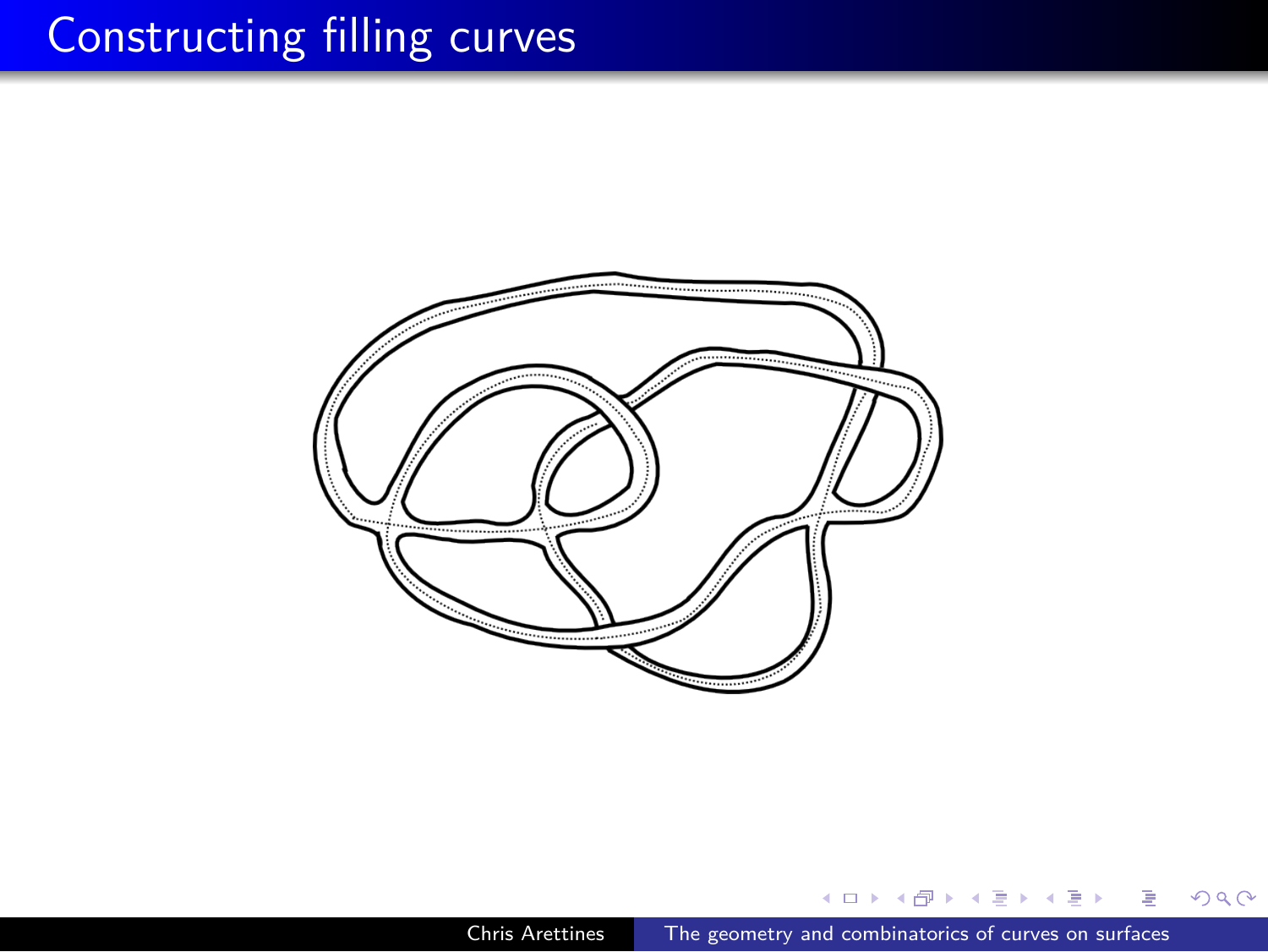

without increasing the number of boundary components.<br>Note that the set of boundary components.  $\overline{\Xi}$  . Figure: We may attach several of the pieces depicted here side by side. For each piece we attach, we increase the genus of the surface by one

.  $\equiv$  990 Chris Arettines The geometry and combinatorics of curves on surfaces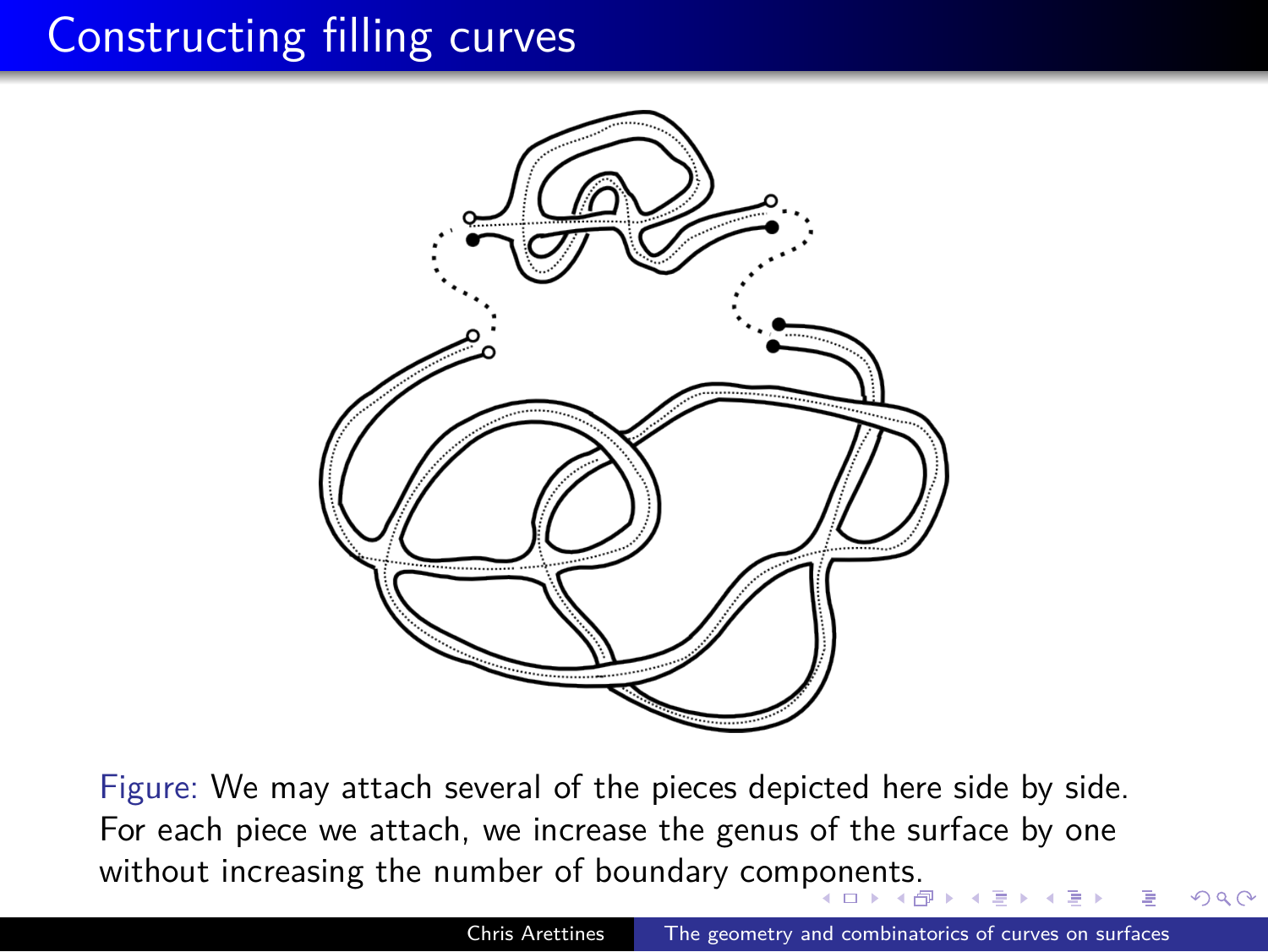

Figure: The larger piece can be glued back up to produce an example in genus 2, while additional pieces can be glued to obtain arbitrarily higher genus examples.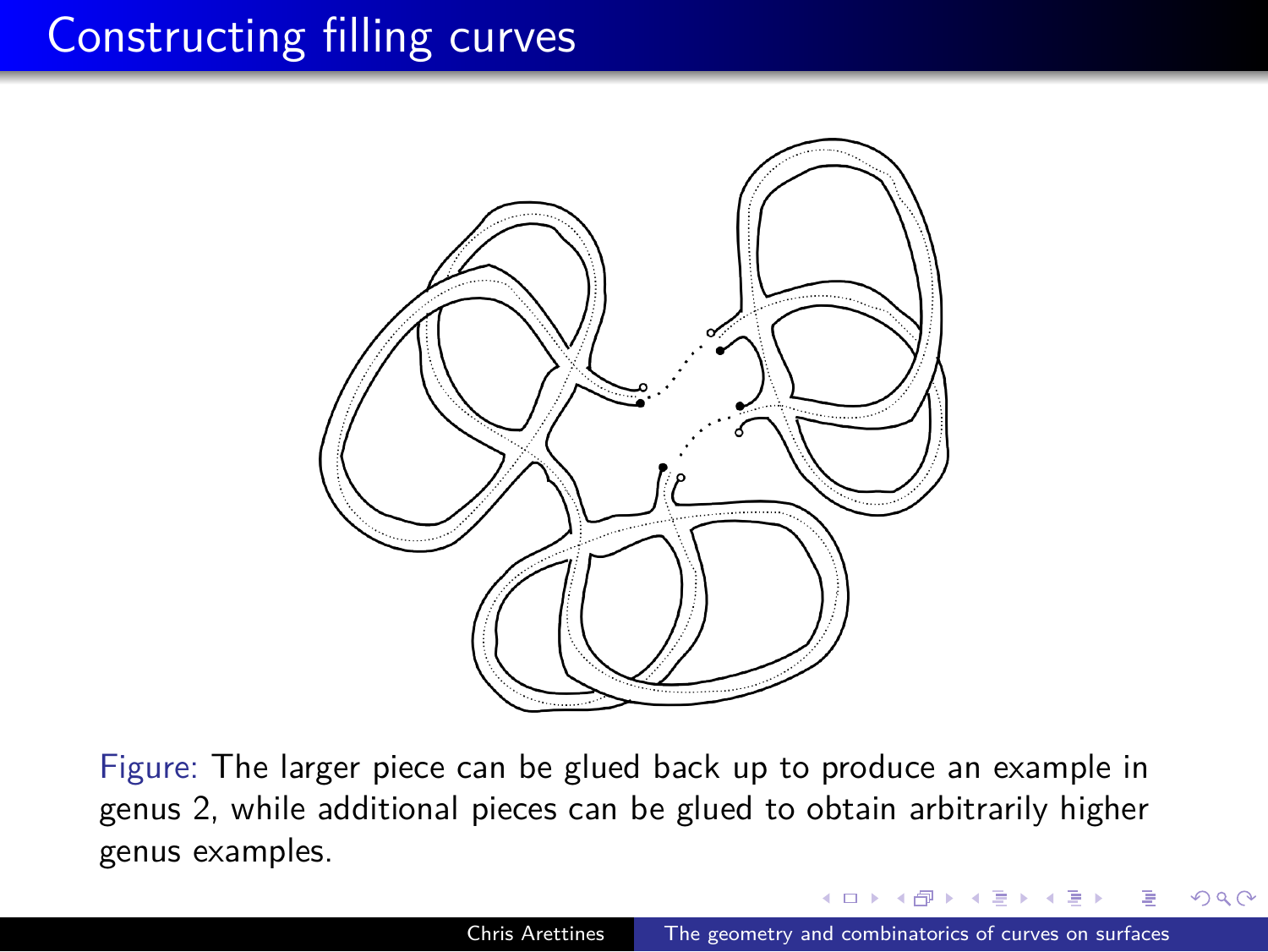## Question

Can every minimally self-intersecting filling curve on a surface  $S_{\rm g}$ be obtained by surgering a minimal filling curve on Sg*−*<sup>1</sup> as in the earlier figure?

#### Question

How many homeomorphism classes of minimally self-intersecting filling curves are there? We can obtain different homeomorphism classes by attaching the new piece to different ribbons in the diagram.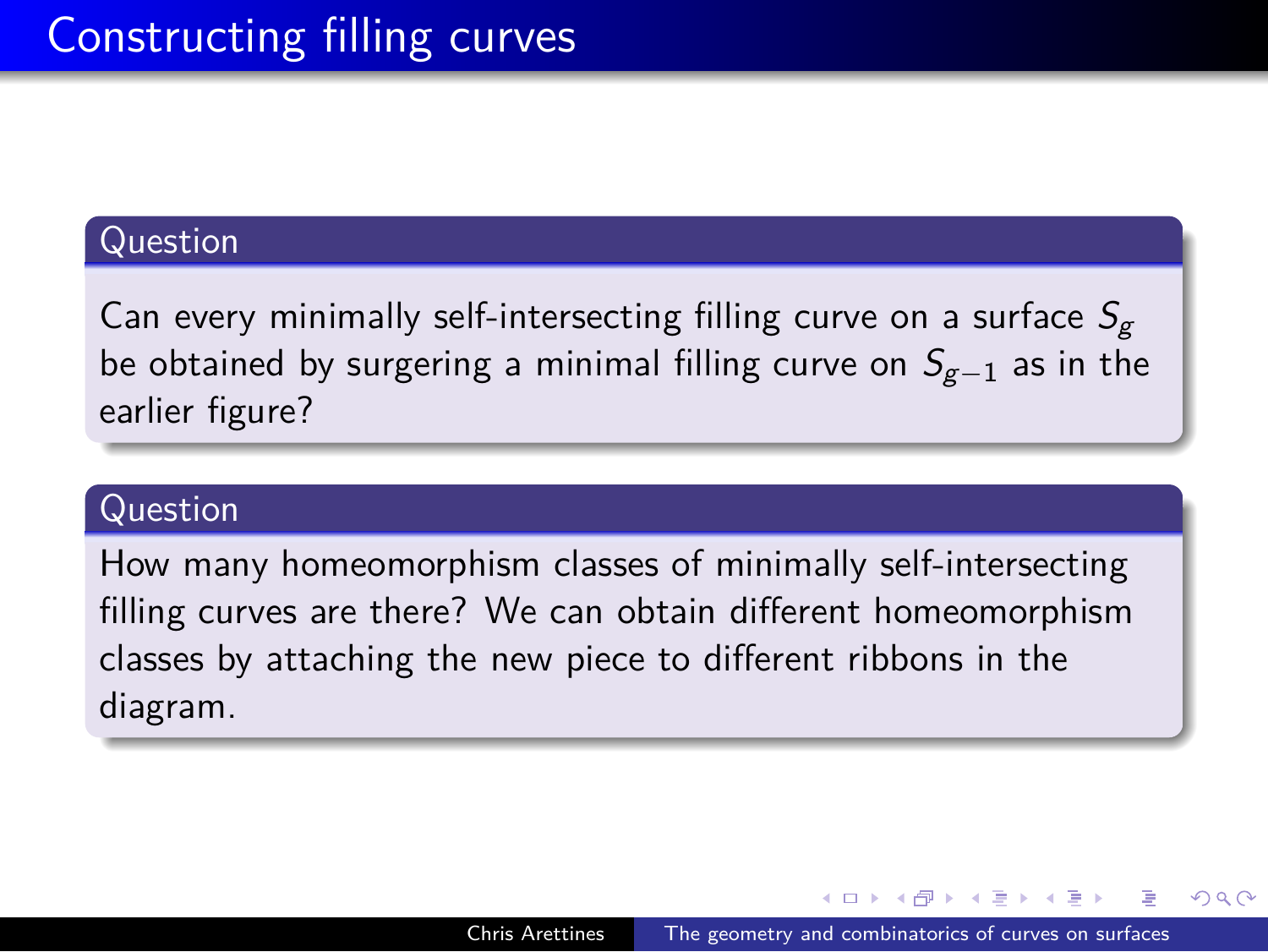## The curve to polygons map

**Idea:** If a curve *γ* fills a surface S equipped with a hyperbolic metric, then the complement of *γ* is a collection of hyperbolic polygons or once-punctured polygons.

If  $\gamma$  has no *triangular regions*, then this collection of polygons is a topological invariant, and doesn't depend on the particular hyperbolic metric.

Thus, we a map  $\phi_{\gamma}$  from Teichmüller space into a product of configuration spaces for polygons. This map goes in reverse too: from a labeled collection of hyperbolic polygons satisfying certain edge-length and angle conditions (determined by *γ*), we can reconstruct the hyperbolic structure on S.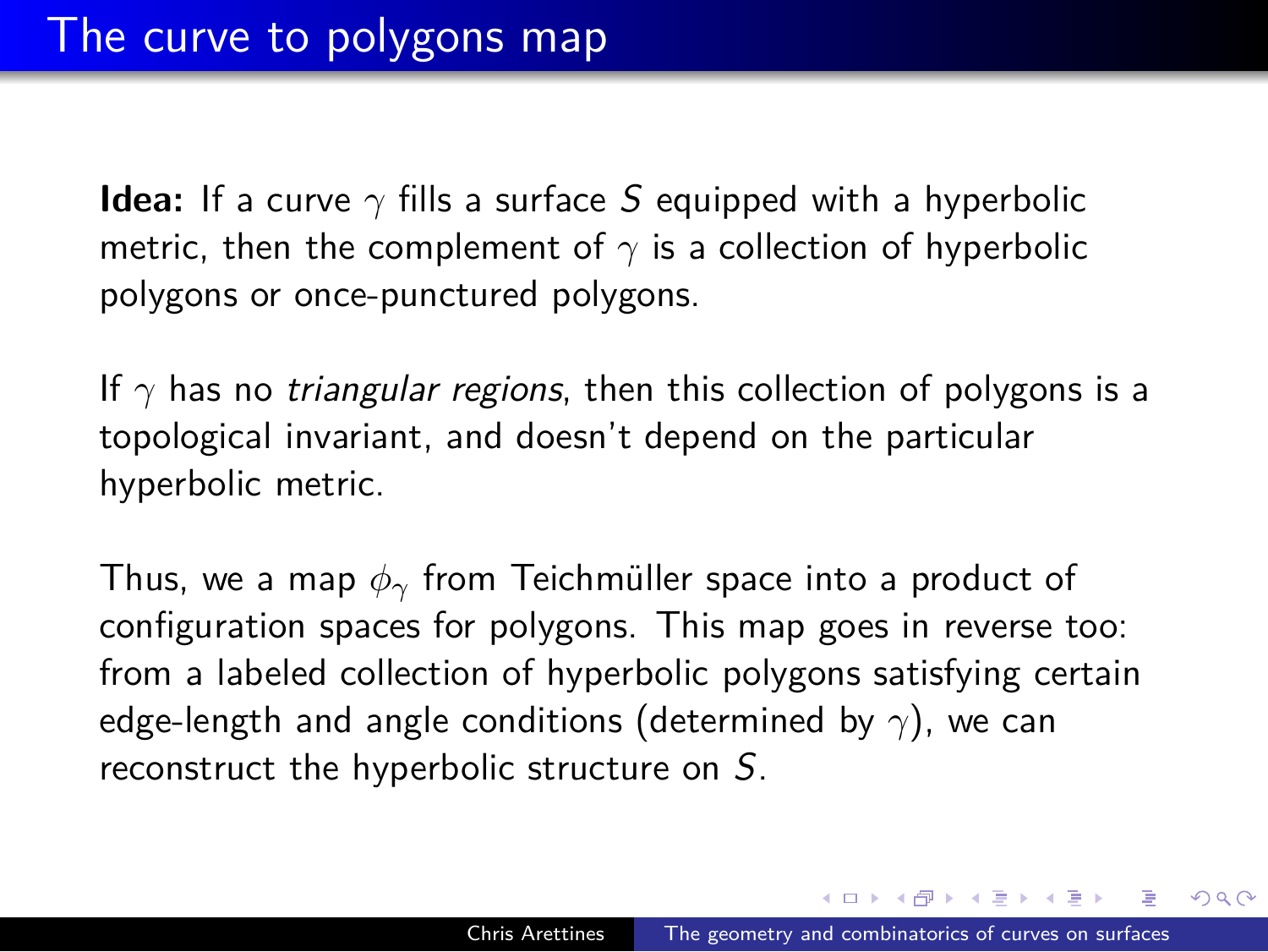## Using the polygon map

We can use  $\phi_{\gamma}$  to obtain information about  $\gamma$  and the overall hyperbolic metric.

#### Theorem

A minimally intersecting filling curve on a surface  $S_g$  must have length at least half that of a regular right-angled (8g *−* 4)-gon. This lower bound is:

$$
(4g-2)\cdot \cosh^{-1}\left(2\cdot \cos\left[\frac{\pi}{4g-2}\right]+1\right)
$$

**Proof sketch:**

- The complement of a filling curve with 2g *−* 1 self-intersections is an 8g − 4 sided polygon.
- For a polygon with fixed area (in this case 2*π*(2g *−* 2)), the regular polygon with this area minimizes the perimeter.
- perimeter can be computed using hyperbolic trigonometry. . . . . .  $2QQ$ The regular polygon with this area is right-angled, and the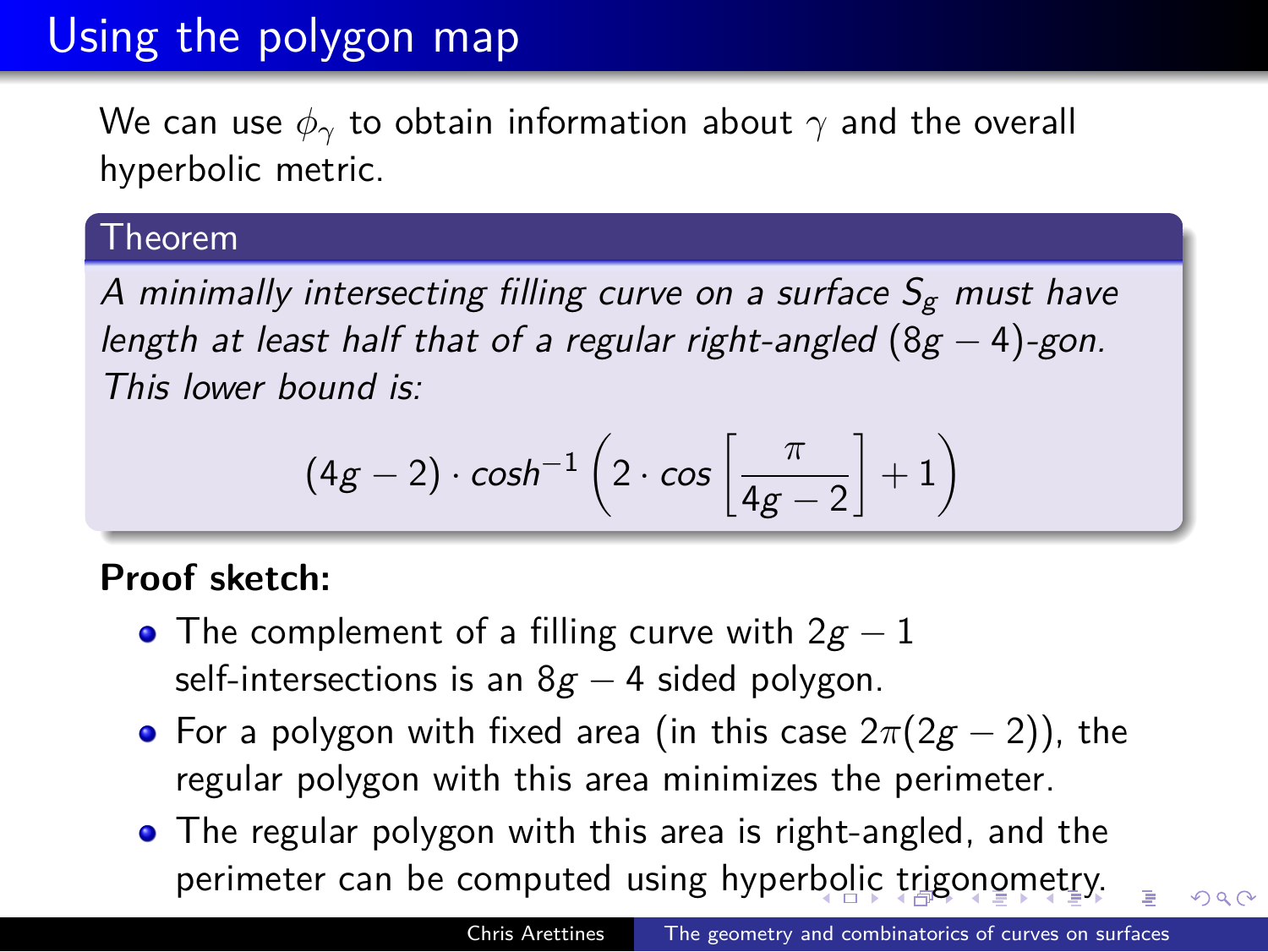**Question:** To what extent can specific information about polygons in the complement of filling curves be used to understand the hyperbolic metric?

**Question:** Can angles of intersection be used as parameters for Teichmüller space?

Okumura (1996,1997) has found collections of curves whose angles of intersection determine the overall metric.

**Question:** Can we find smaller collections?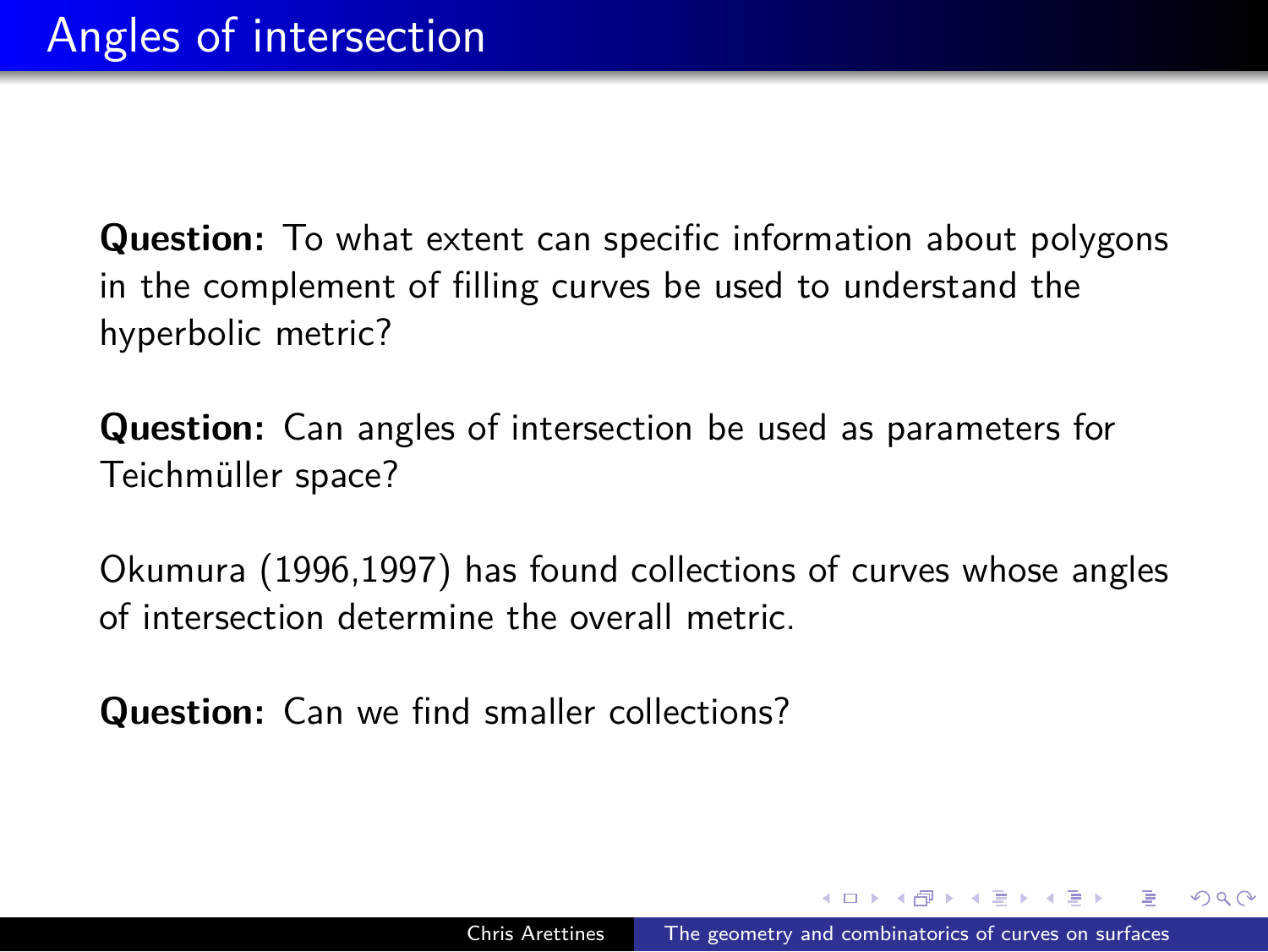## **Proposition**

Let  $\alpha$  and  $\beta$  be two simple closed curves on the punctured torus which intersect twice, and let *α ′* and *β ′* be another such pair of curves. Then there is a homeomorphism of the surface *ϕ* which sends  $\alpha \cup \beta$  to  $\alpha' \cup \beta'$ .

### **Proof sketch:**

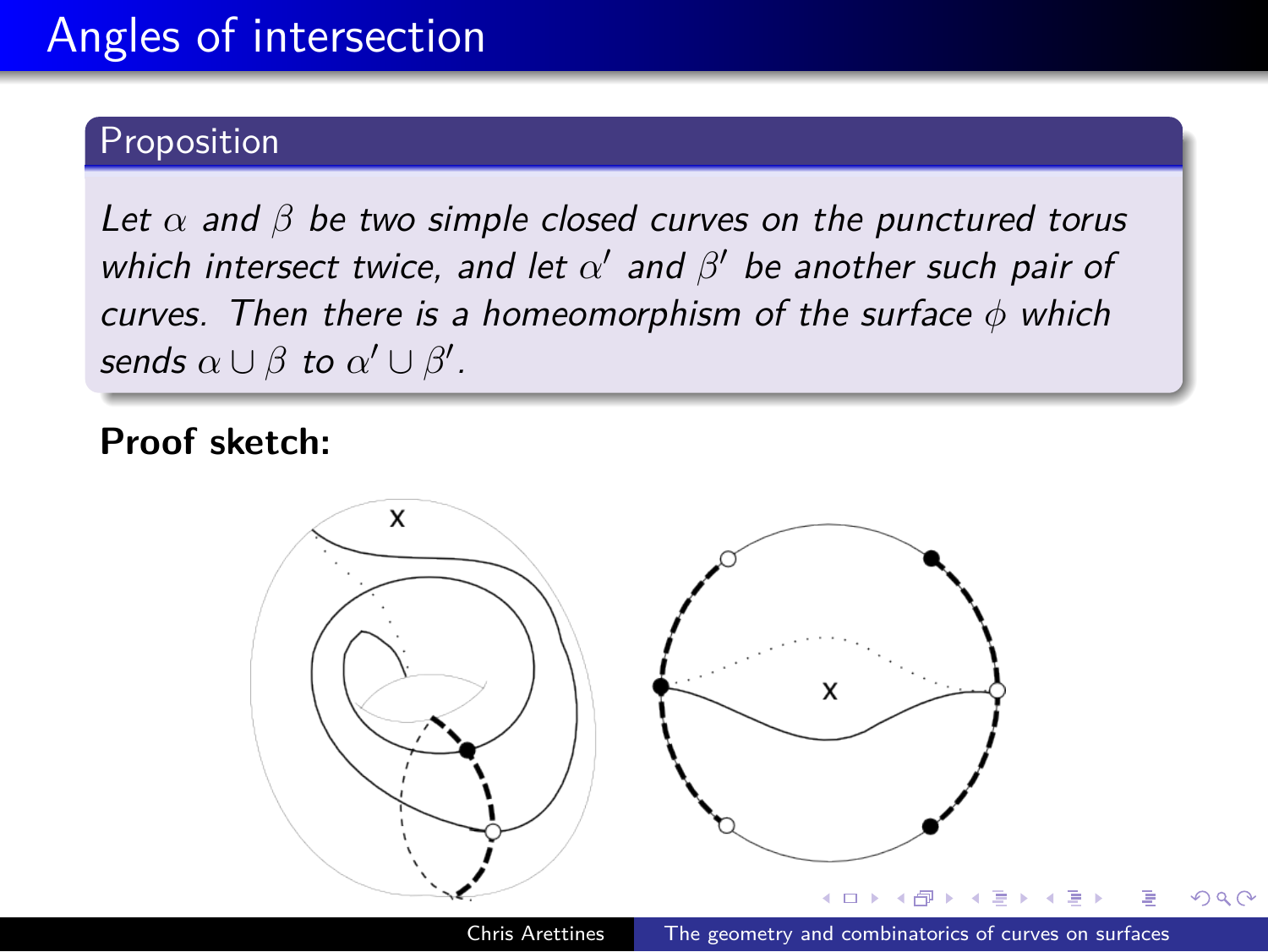The complement of  $\alpha \cup \beta$  is a quadrilateral and punctured quadrilateral with alternating angles.

## Proposition

A quadrilateral has alternating angles if and only if it has alternating side lengths.

### Theorem

The space of alternating quadrilaterals is homeomorphic to an open subset of  $\mathbb{R}^3$  given by sending a quadrilateral  $\mathfrak Q$  to the triple  $(x, \theta_1, \theta_2)$ , where x is the length of a side, and  $\theta_1$  and  $\theta_2$  are the alternating angles.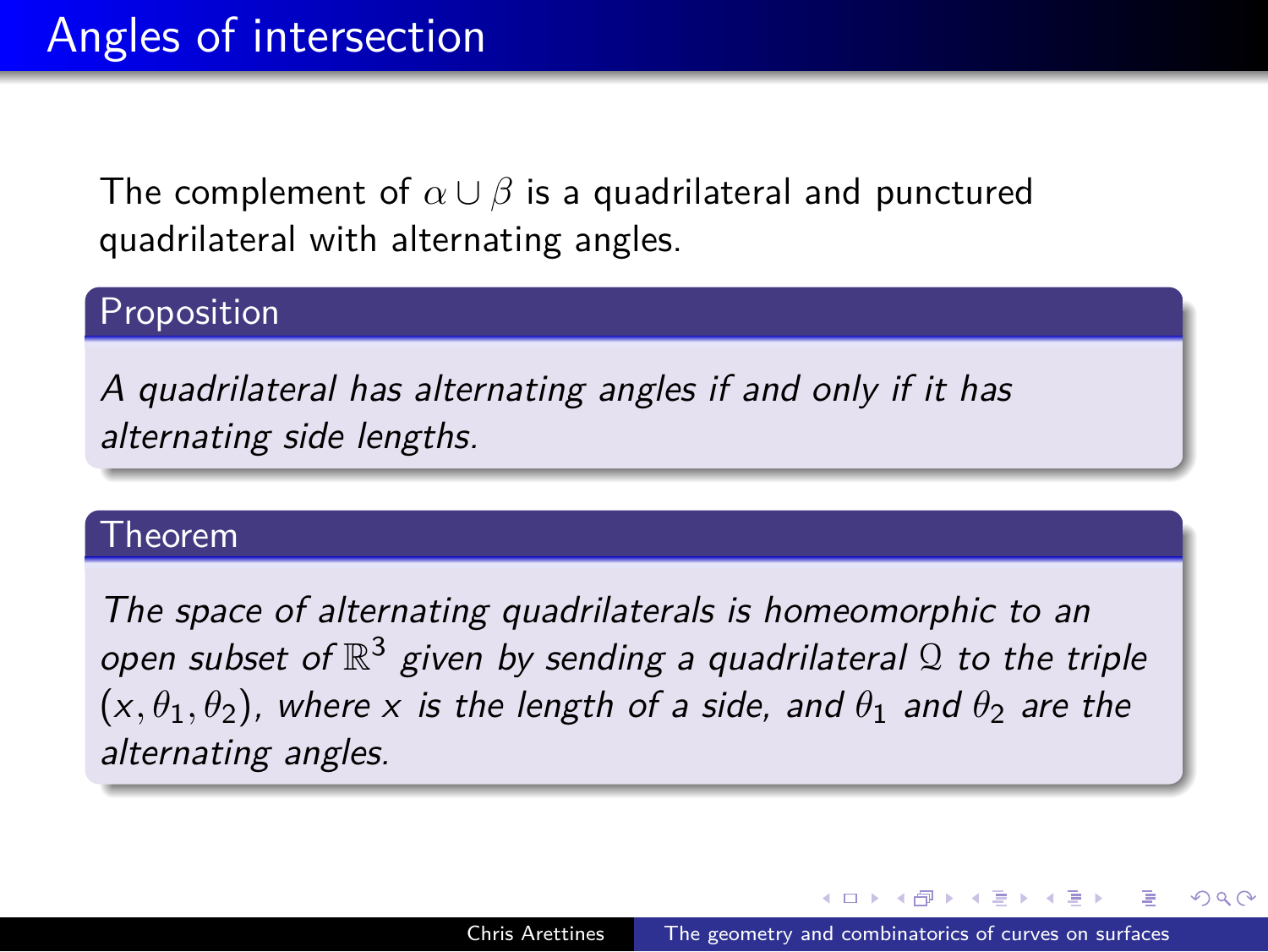#### Definition

A quadrilateral whose sides are labeled  $a_0, ..., a_3$  with  $length(a_0) = length(a_2) = x$  and  $length(a_1) = length(a_3) = y$  is called a good quadrilateral with respect to side  $a_0$  if the orthosegment between the two geodesics containing  $a_0$  and  $a_2$  is arcsinh $\left(\frac{1}{\sinh}\right)$  $\frac{1}{\sinh(x)}$ ).

## Proposition

The space of good quadrilaterals is homeomorphic to  $\mathbb{R}_+ \times \mathbb{R}$ .

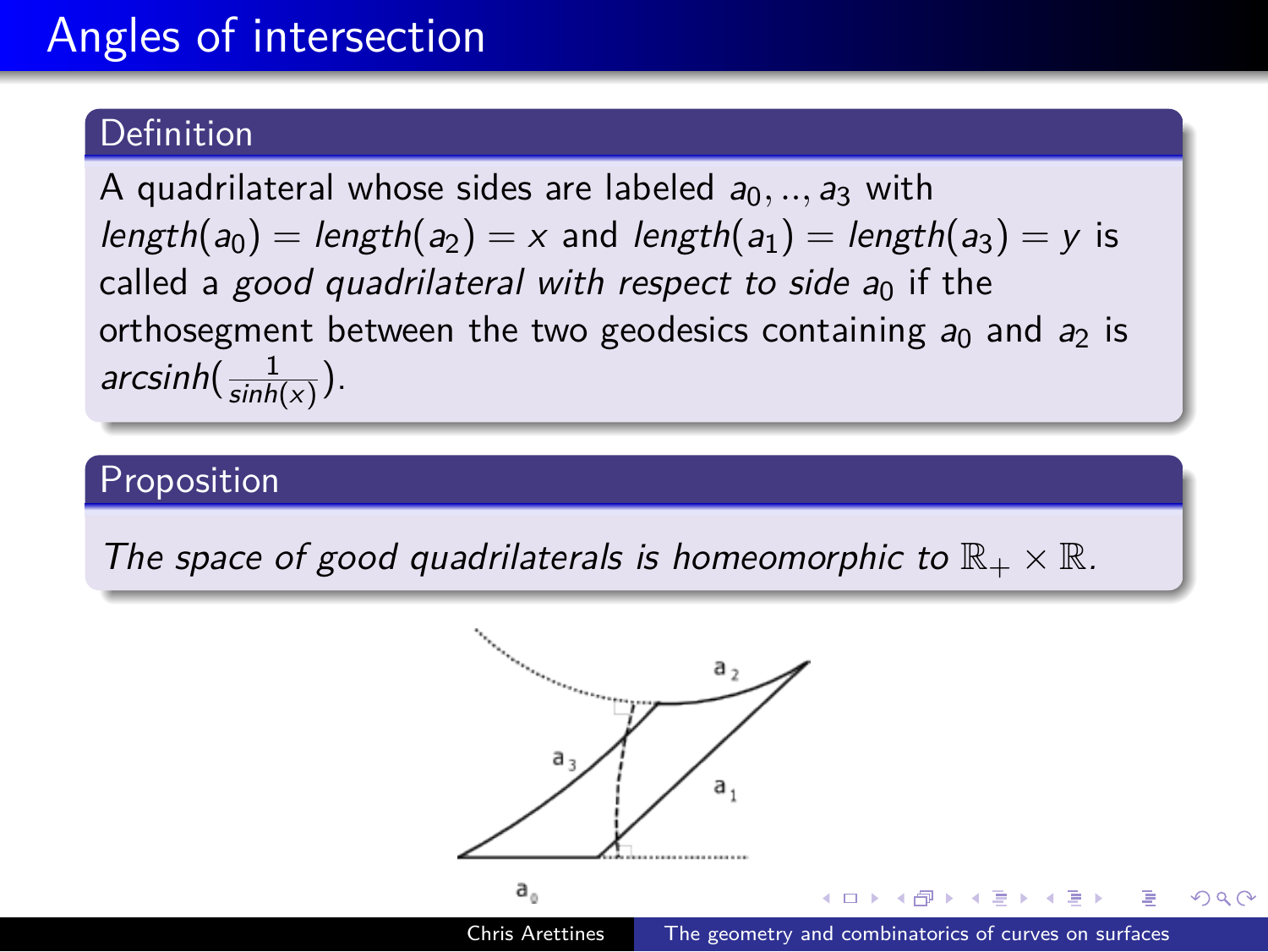

Figure: Some lifts of *α* and *β*, and the good quadrilateral they determine.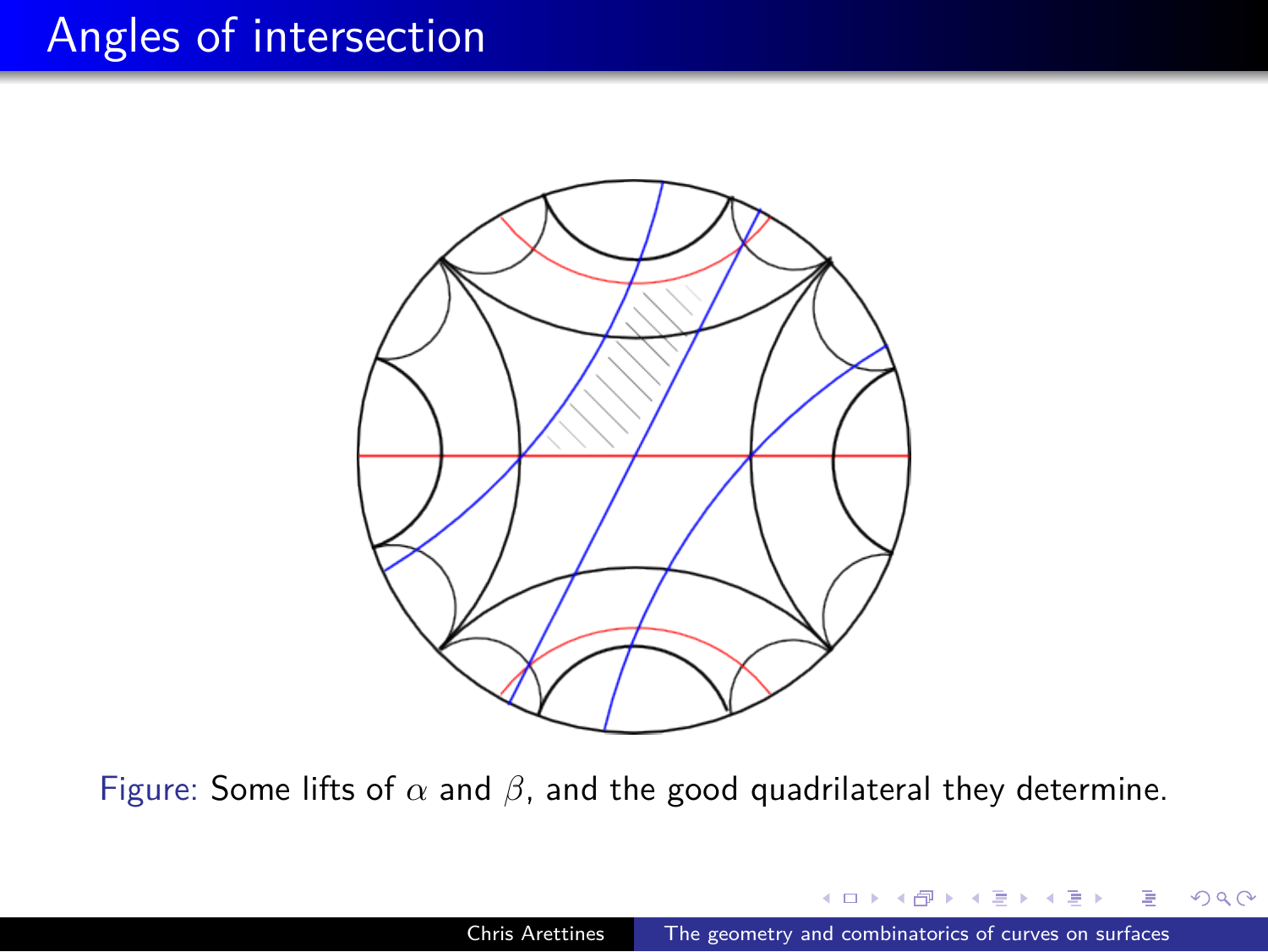## Theorem

If  $\mathfrak Q$  is good with respect to some side  $a_0$ , then  $\mathfrak Q$  determines a unique hyperbolic structure for the punctured torus.

**Proof sketch:** "Goodness" condition allows you to reconstruct an ideal quadrilateral fundamental domain using Q. This determines a hyperbolic structure.

## Proposition

If  $\Omega$  is a good quadrilateral with respect to side  $a_i$ , then it is also good with respect to side  $a_{i+1}$ .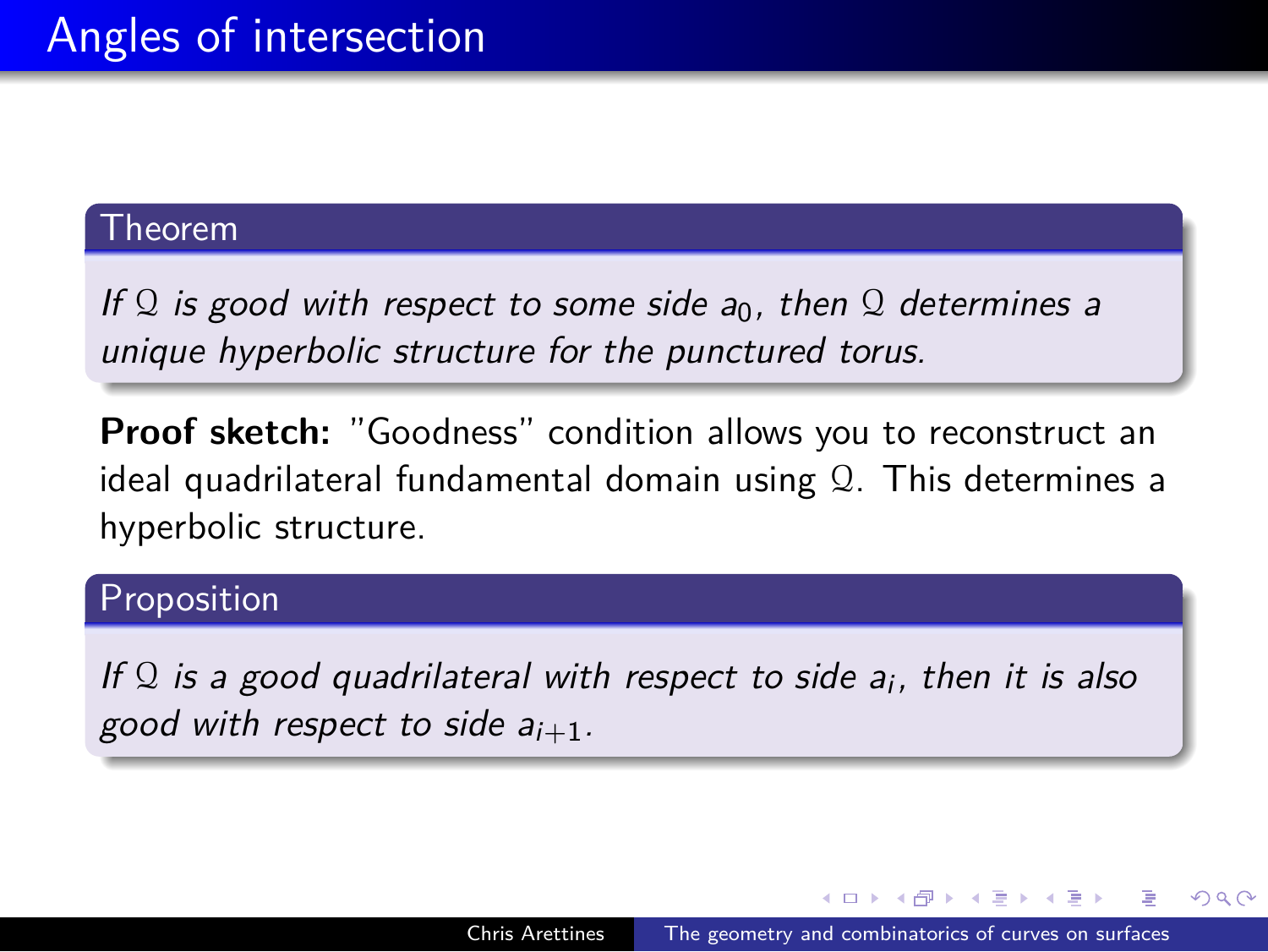**Two operations on the space of good quadrilaterals**





- f cyclically permutes the labels of the sides, in effect rotating the quadrilateral.
- g switches the locations of the two angles.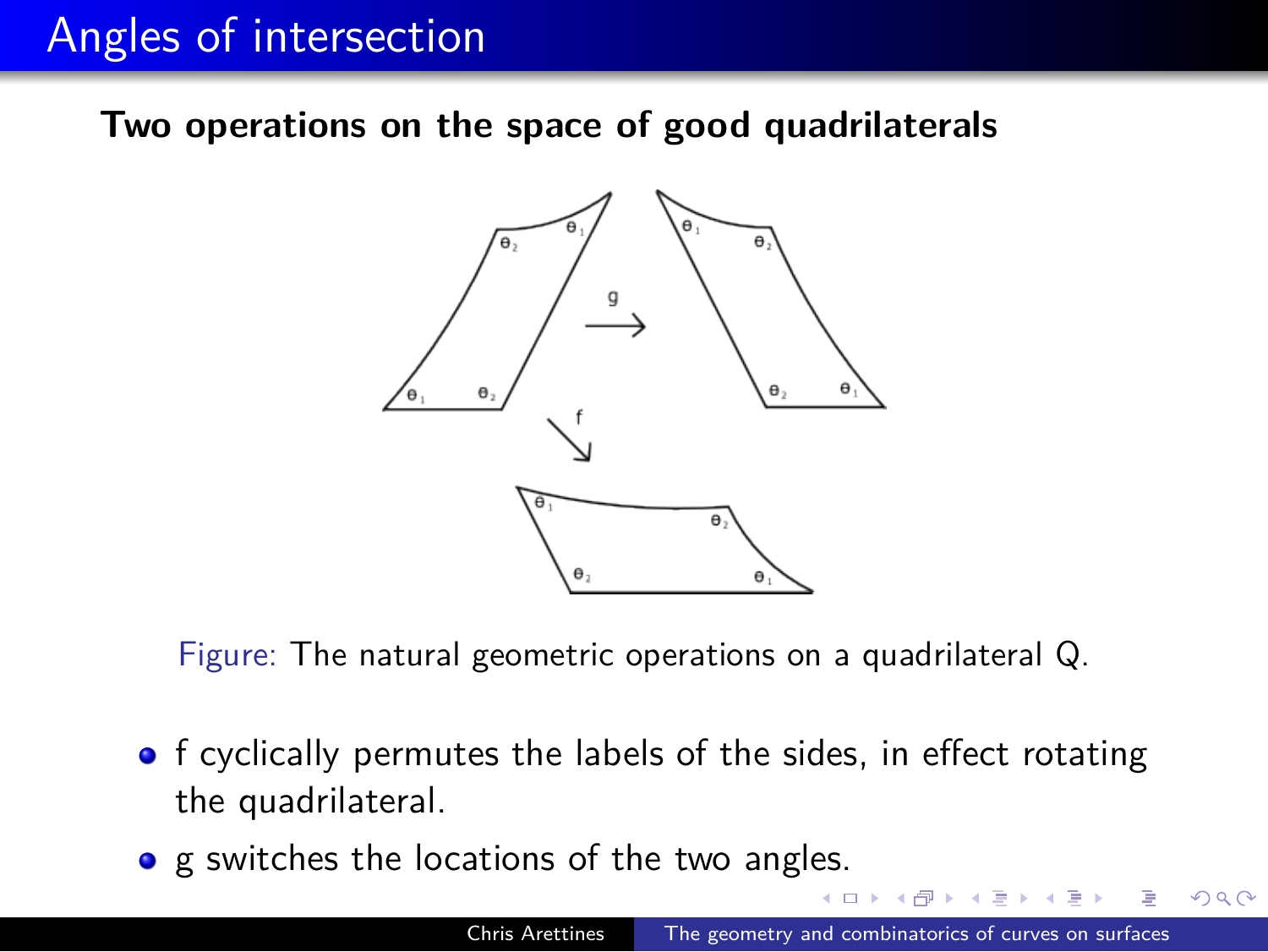#### Theorem

Let Q be a good quadrilateral. Then  $g ∘ f(Q)$  is a good quadrilateral with the same angles.

This tells us that angles of intersection cannot be used as global coordinates.

Proposition

g *◦* f has a unique fixed point.

## Theorem

Let  $\alpha$  and  $\beta$  be any two simple curves which intersect minimally twice and fill on the punctured torus. Then the two angles of intersection give local parameters for Teichmüller space, except at a discrete set of points.

> . . . . . . . . . . . . . . . . . . . .

Chris Arettines The geometry and combinatorics of curves on surfaces

. . . . . . .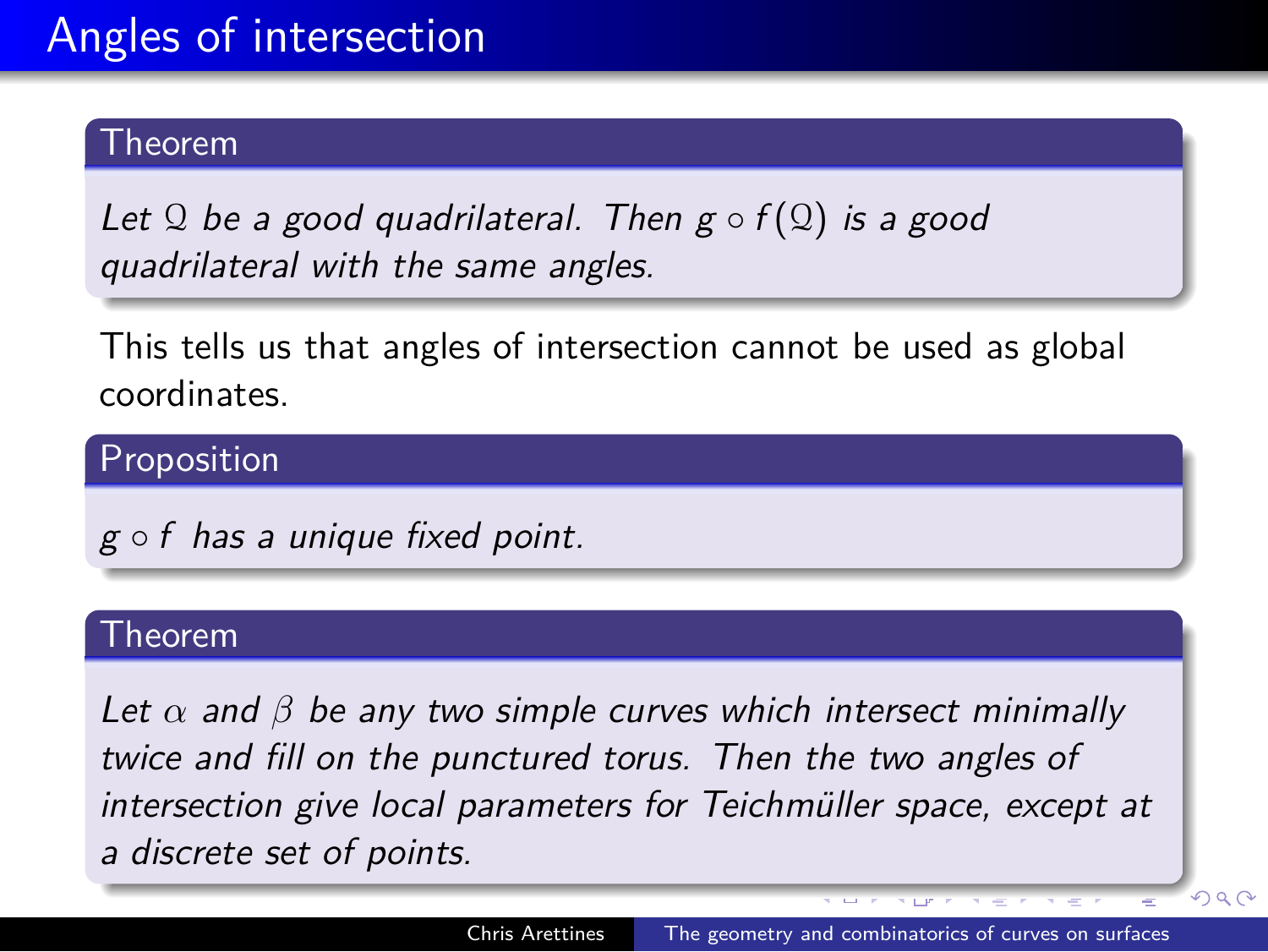## Future questions

**Idea:** Fix a topological or geometric observable. What subset of Teichmüller space preserves this observable?

If a filling curve has triangular regions, then there are several topological configurations possible for the curve.

**Question:**Which regions correspond to each configuration? **Answer:**Unknown in general, but sometimes the empty set.

Every filling curve is associated to a unique metric which minimizes the length (Kerckhoff).

Question:If we pick a larger length, then what subset of Teichmüller space preserves this length?

**Answer:** A set homeomorphic to a sphere.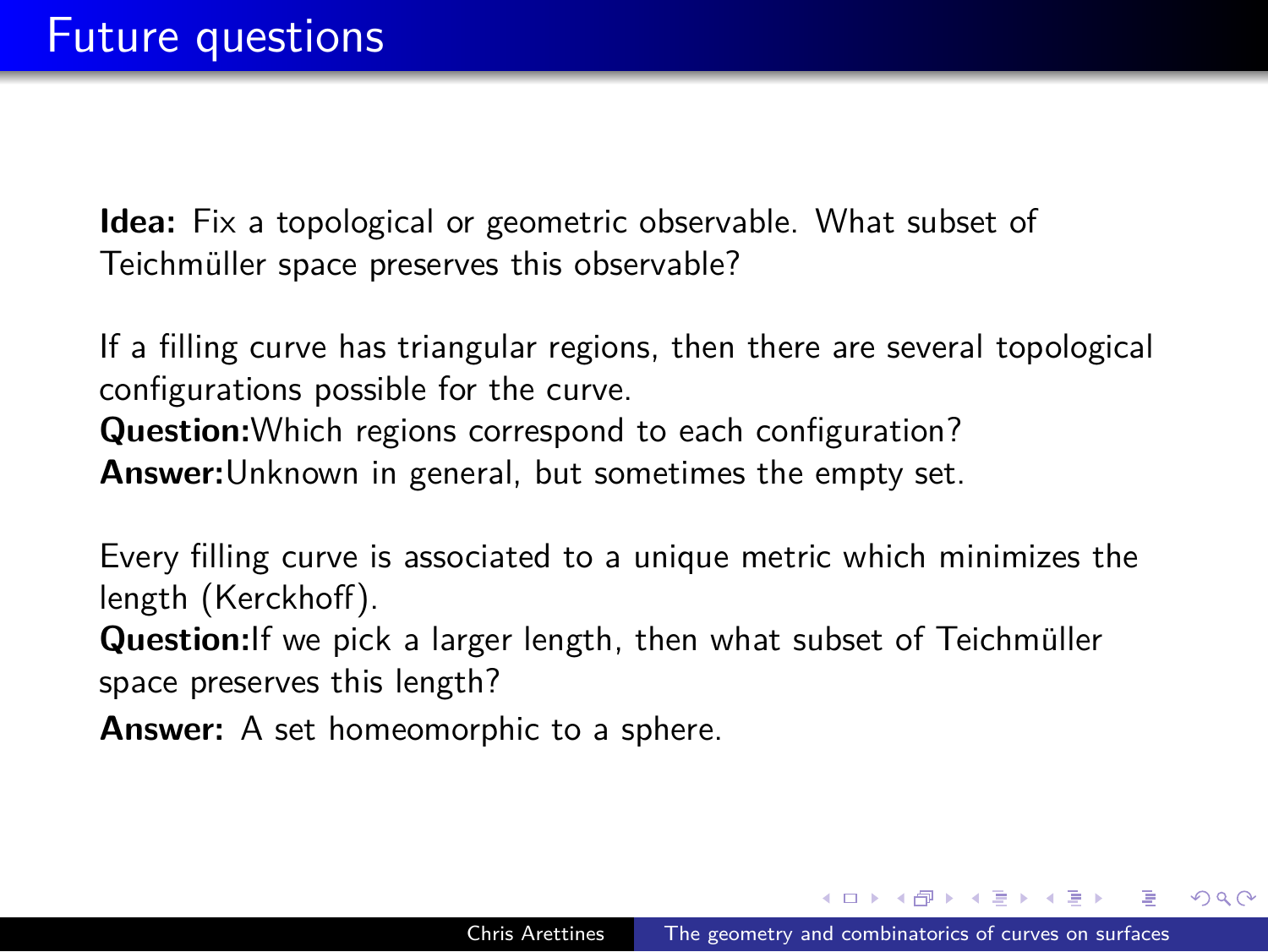## Future questions

What about the subset of Teichmüller space which preserves a tuple of intersection angles for a filling curve? We have just analyzed a special case of this on the punctured torus. The answer for a general curve on  $S_{g,n}$  will surely be more complicated. The following heuristic observation suggests that this may be a very interesting set in some cases.

#### **Observation**

Let  $\gamma$  be a minimally self-intersecting filling curve on  $S_g$ , and let Θ = (*θ*1*, ..., θ*2g*−*1) be a tuple of intersection angles realized in some hyperbolic metric. Then the set of Teichmüller space which preserves Θ should have dimension 4g *−* 5.

The number 4g *−* 5 comes up in the literature as the conjectural lower bound for the dimension of a deformation retract of moduli space (Harer, Ji-Wolpert).